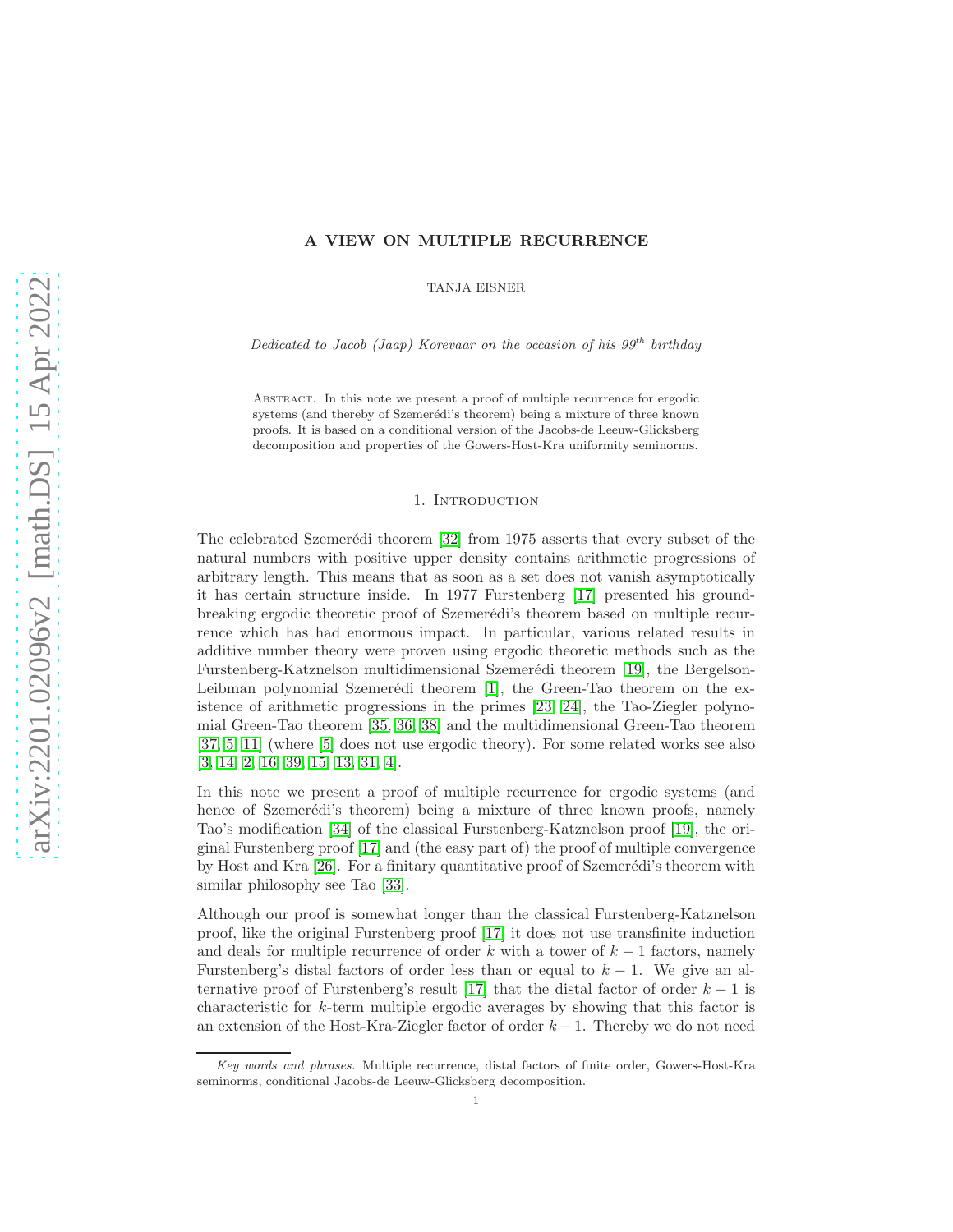any information on the Host-Kra-Ziegler factors other than being factors with the complements being described via the Gowers-Host-Kra seminorms.

Two decompositions will play a central role, namely a conditional version of the Jacobs-de Leeuw-Glicksberg decomposition and the Host-Kra decomposition. The first one, decomposing the  $L^2$ -space into conditionally almost periodic and conditionally weakly mixing functions, is a stronger version due to Tao [\[34,](#page-16-12) Chapter 2] of the dichotomy between almost periodic and weakly mixing extensions due to Furstenberg, Katznelson [\[19\]](#page-16-2). The Host-Kra decomposition decomposes, for every k, the  $L^2$ -space into a part where the Gower-Host-Kra seminorm of order  $k+1$ vanishes and the orthogonal complement known as the Host-Kra-Ziegler factor of order k. Then properties of the Gower-Host-Kra seminorms and the conditional Jacobs-de Leeuw-Glicksberg decomposition quickly imply that the distal factors of finite order are extensions of the Host-Kra-Ziegler factors of the corresponding order, see Proposition [7.1](#page-13-0) below. (Host, Kra [\[26,](#page-16-13) Lemma 6.2], [\[27,](#page-16-15) Lemma 18.2] and Ziegler  $[40, Thm. 6.1]$  $[40, Thm. 6.1]$  $[40, Thm. 6.1]$  showed<sup>1</sup> a stronger property of the Host-Kra-Ziegler factors, namely that they are compact extensions of each other. For an alternative proof using the conditional Jacobs-de Leeuw-Glicksberg decomposition see Zorin-Kranich [\[42,](#page-16-17) Lemma 10.1].)

The rest of the argument is standard. By definition, the distal factors of finite order are maximal compact extensions of each other. By induction, starting with the fixed (one-point) factor and using the fact that compact extensions preserve multiple recurrence (Proposition [7.4](#page-15-9) below), one has multiple recurrence for the distal factors of all orders and hence for the Host-Kra-Ziegler factors of all orders. Since the Host-Kra-Ziegler factor of order  $k-1$  is characteristic for k-term multiple ergodic averages by the generalized von Neumann theorem (Proposition [6.4](#page-12-0) below), the proof is complete.

As indicated above, the structure of the proof is essentially implicit in Host, Kra [\[26\]](#page-16-13), Ziegler [\[40\]](#page-16-16) as well as in Furstenberg [\[17\]](#page-16-1) combined with Furstenberg, Katznelson, Ornstein [\[20\]](#page-16-18), cf. Tao [\[33,](#page-16-14) Remark 4.7]. We present here a view based on the conditional Jacobs-de Leeuw-Glicksberg decomposition and properties of the Gower-Host-Kra seminorms.

Acknowledgements. The author is very grateful to Bálint Farkas and Asgar Jamneshan for helpful discussions, comments and references.

# 2. Preliminaries

Throughout this article we call a triple  $(X, \mu, \varphi)$  a measure-preserving system if  $(X, \mu)$  is a probability space and  $\varphi$  is a measurable invertible transformation on X with measurable inverse which is  $\mu$ -preserving, i.e.,  $\mu(\varphi^{-1}A) = \mu(A)$  holds for every measurable set  $A \subset X$ .<sup>[2](#page-1-1)</sup> For a measure-preserving system  $(X, \mu, \varphi)$  we call

<span id="page-1-0"></span><sup>1</sup>Host and Kra showed that the Host-Kra-Ziegler factors are isometric extensions (as defined by Furstenberg [\[17\]](#page-16-1)) of each other. See, e.g., Glasner [\[22,](#page-16-19) Theorem 9.14] for the characterization of isometric extensions as those being generated by conditional eigenfunctions implying almost periodicity of such extensions.

<span id="page-1-1"></span><sup>&</sup>lt;sup>2</sup>In this case  $\varphi^{-1}$  is clearly  $\mu$ -preserving as well. The invertibility assumption is technical and will assure that the conditional expectation commutes with the transformation. Since in our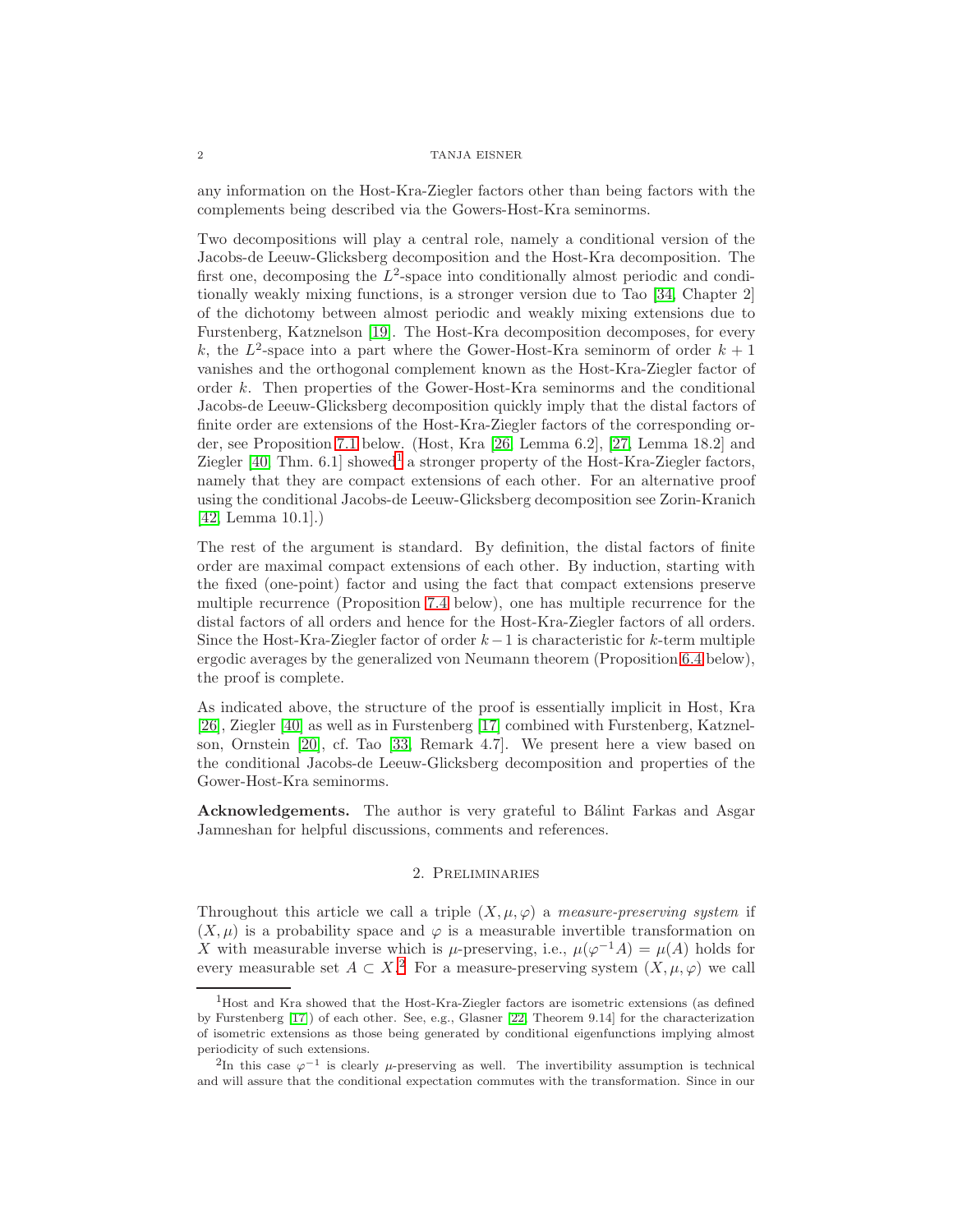the linear invertible isometry  $T: L^1(X, \mu) \to L^1(X, \mu)$  defined by  $Tf := f \circ \varphi$ the Koopman operator of the system. The Koopman operator acts as an invertible isometry on  $L^p(X,\mu)$  for every  $p \in [1,\infty]$  and is unitary on  $L^2(X,\mu)$ . Since we mostly work with the Koopman operator T instead of the transformation  $\varphi$ , we often write  $(X, \mu, T)$  instead of  $(X, \mu, \varphi)$ .

A measure-preserving system  $(X, \mu, \varphi)$  is called *ergodic* if it has no non-trivial invariant sets, i.e., if every measurable set satisfying  $\varphi^{-1}A \subset A$  up to a null set (which is equivalent to  $\varphi^{-1}A = A$  and hence, by the invertibility of  $\varphi$ , to  $A = \varphi(A)$  up to a null set) has measure zero or one. For the corresponding Koopman operator T on every  $L^p(X,\mu)$  this is equivalent to Fix $T = \mathbb{C}1$  (i.e., T has only constant invariant functions).

We now define multiple recurrence and multiple convergence. Thereby,  $f > 0$  means  $f \geq 0$  and  $f \neq 0$  (as element of  $L^{\infty}(X,\mu)$ ).

**Definition 2.1.** Let  $(X, \mu, T)$  be a measure-preserving system and  $k \in \mathbb{N}$ . We say that  $(X, \mu, T)$  satisfies

<span id="page-2-0"></span>• multiple recurrence of order k (shortly  $MR_k$ ) if for every  $0 < f \in L^{\infty}(X, \mu)$ 

(1) 
$$
\liminf_{N \to \infty} \frac{1}{N} \sum_{n=1}^{N} \int_{X} f \cdot T^{n} f \cdot T^{2n} f \cdots T^{kn} f d\mu > 0.
$$

• multiple convergence of order k if for every  $f_1, \ldots, f_k \in L^{\infty}(X, \mu)$  the limit of multiple ergodic averages

(2) 
$$
\frac{1}{N} \sum_{n=1}^{N} T^n f_1 \cdot T^{2n} f_2 \cdots T^{kn} f_k
$$

<span id="page-2-1"></span>exists in  $L^2(X,\mu)$ .

We say that  $(X, \mu, T)$  satisfies multiple recurrence (shortly MR) if it satisfies  $MR_k$ for all  $k \in \mathbb{N}$  and define analogously *multiple convergence*.

Note that, given multiple convergence of order  $k$ , the property  $MR_k$  means that every function  $f \in L^{\infty}(X,\mu)$  with  $f > 0$  correlates with the limit of the averages  $\frac{1}{N}\sum_{n=1}^{N}T^{n}f\cdots T^{kn}f$ . Moreover, for functions of the form  $f=\mathbf{1}_{A}$  for some  $A\subset$ X with  $\mu(A) > 0$  property [\(1\)](#page-2-0) means for the underlying transformation  $\varphi$  that  $\mu(A \cap \varphi^{-n}A \cap \ldots \cap \varphi^{-kn}A) > 0$  holds for many  $n \in \mathbb{N}$  explaining the name "multiple recurrence".

We now state Szemerédi's theorem which inspired the study of multiple recurrence and multiple convergence.

**Theorem 2.2** (Szemerédi [\[32\]](#page-16-0)). Let  $C \subset \mathbb{N}$  have positive upper density, *i.e.*, satisfy  $\overline{d}(C) := \limsup_{N \to \infty} \frac{|C \cap \{1,...,N\}|}{N} > 0$ . Then C contains arbitrarily long arithmetic progressions, i.e., for every  $k \in \mathbb{N}$  there exist  $a, n \in \mathbb{N}$  with  $a, a+n, \ldots, a+kn \in C$ .

context one can work with invertible systems without loss of generality, we assume all systems to be invertible.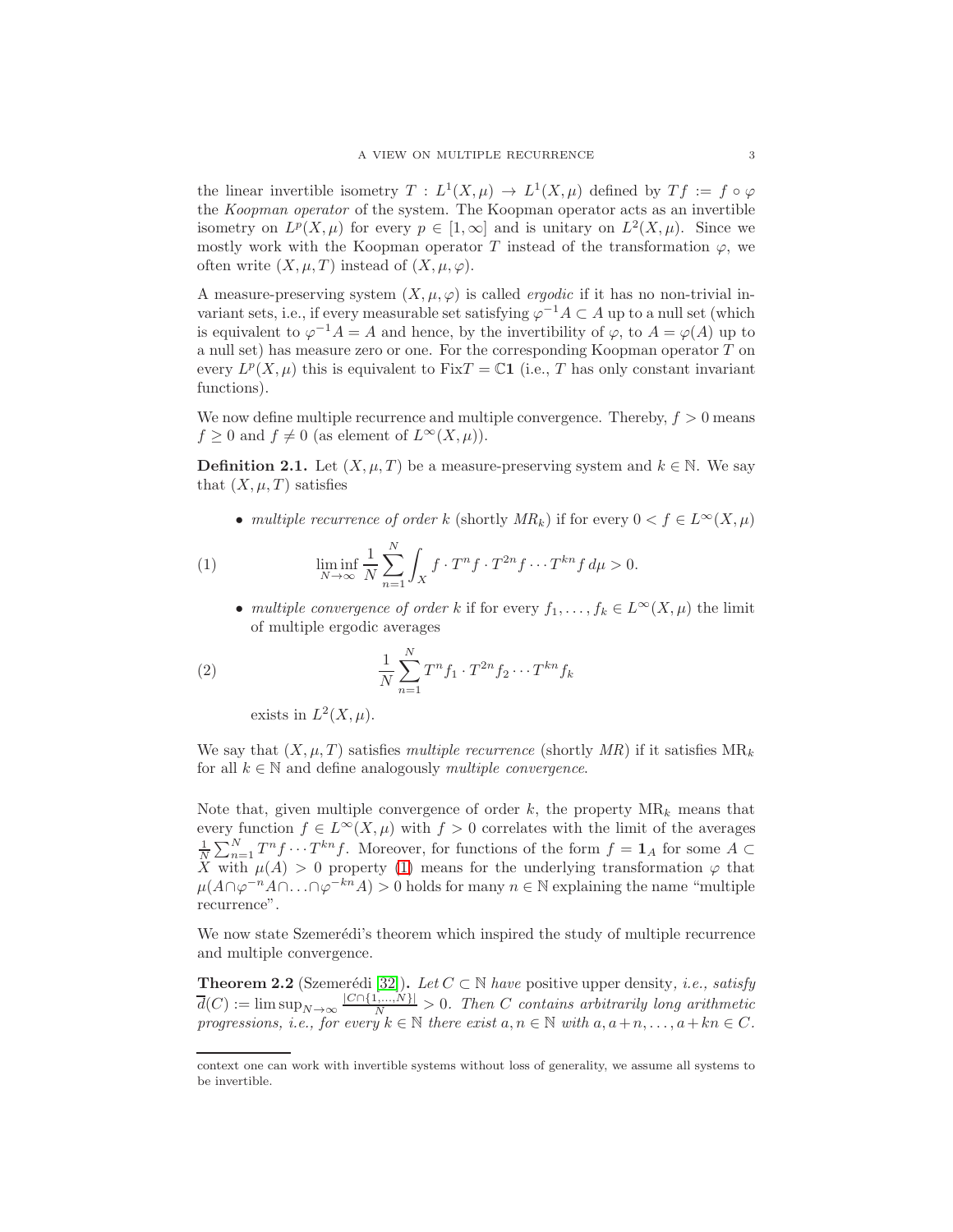Furstenberg [\[17\]](#page-16-1) divided his ergodic theoretic proof of Szemerédi's theorem into two parts. The difficult part was to show multiple recurrence for ergodic systems.

Theorem 2.3 (Furstenberg, multiple recurrence for ergodic systems). Every er- $qodic<sup>3</sup> measure-preserving system satisfies MR.<sup>4</sup>$  $qodic<sup>3</sup> measure-preserving system satisfies MR.<sup>4</sup>$  $qodic<sup>3</sup> measure-preserving system satisfies MR.<sup>4</sup>$  $qodic<sup>3</sup> measure-preserving system satisfies MR.<sup>4</sup>$  $qodic<sup>3</sup> measure-preserving system satisfies MR.<sup>4</sup>$ 

The easy part was to build the following bridge between number theory and ergodic theory, see, e.g., Furstenberg  $[18, p. 77]$ , Kra  $[29, Section 2.2]$  or  $[9, Section 2.0.1]$ for details.

<span id="page-3-4"></span>Proposition 2.4 (Furstenberg, correspondence principle). Multiple recurrence for ergodic systems implies the assertion of Szemerédi's theorem. More precisely, for every  $C \subset \mathbb{N}$  there exists an ergodic measure-preserving system  $(X, \mu, \varphi)$  and a measurable set  $A \subset X$  with  $\mu(A) \geq \overline{d}(C)^5$  $\mu(A) \geq \overline{d}(C)^5$  such that, for every  $k \in \mathbb{N}$ , the set C contains an arithmetic progression of length  $k + 1$  if and only if there exists  $n \in \mathbb{N}$ such that the set  $A \cap \varphi^{-n}A \cap ... \cap \varphi^{-kn}A$  has positive measure.

In particular, it suffices to prove that for every  $f \in L^{\infty}(X,\mu)$  with  $f > 0$  there exists  $n \in \mathbb{N}$  such that  $\int_X f \cdot T^n f \cdot T^{2n} f \cdots T^{kn} f d\mu > 0$  which is a formally weaker property but turns out to be equivalent to  $MR_k$ . For a discussion and a deduction of multiple recurrence back from Szemerédi's theorem see, e.g.,  $[9, Section 20.2]$ .

Multiple convergence remained open until it was proved by Host, Kra [\[26\]](#page-16-13) in 2005, with a subsequent alternative proof by Ziegler [\[40\]](#page-16-16).

<span id="page-3-5"></span>Theorem 2.5 (Multiple convergence, Host, Kra [\[26\]](#page-16-13), Ziegler [\[40\]](#page-16-16)). Every measurepreserving system satisfies multiple convergence.

We now collect some definitions.

We do not need to assume systems to be separable (i.e., the underlying  $\sigma$ -algebra to be countably generated up to null sets). So we work with the following abstract notion of a factor. A measure-preserving system  $(Y, \nu, S)$  is called a *(Markov) factor* of  $(X, \mu, T)$  if there exists a Markov homomorphism<sup>[6](#page-3-3)</sup>  $J: L^1(Y, \nu) \to L^1(X, \mu)$  which respects the Koopman operators, i.e., satisfies  $JS = TJ$ . In this case  $(X, \mu, T)$  is called a *(Markov)* extension of  $(Y, \nu, S)$  and J is called the *(Markov)* factor map.

**Remark 2.6.** (a) For a (Markov) factor  $(Y, \nu, S)$  of a measure-preserving system  $(X, \mu, T)$  with factor map  $J: L^1(Y, \nu) \to L^1(X, \nu)$  the set  $JL^{\infty}(Y, \nu)$  is

<span id="page-3-1"></span> $4$ Furstenberg [\[17\]](#page-16-1) showed a stronger property than MR where the lower Cesáro limit  $\liminf_{N \to \infty} \frac{1}{N} \sum_{n=1}^{N}$  in [\(1\)](#page-2-0) is replaced by the lower Banach limit  $\liminf_{N \to N \to \infty} \sum_{n=M+1}^{N}$ .

<span id="page-3-0"></span><sup>&</sup>lt;sup>3</sup>For our purposes ergodic systems suffice by Proposition [2.4.](#page-3-4) Note that multiple recurrence holds for general (also not necessarily invertible) measure-preserving systems, see, e.g., Einsiedler, Ward [\[7,](#page-15-11) pp. 177–178].

<span id="page-3-2"></span> ${}^{5}$ By the same argument one can easily replace the upper density  $\overline{d}(C)$  by the upper Banach density  $d^*(C) := \limsup_{N-M \to \infty} \frac{|C \cap \{M+1,\ldots,N\}|}{N-M}$  leading to the corresponding stronger version of Szemerédi's theorem proved by Furstenberg [\[17\]](#page-16-1).

<span id="page-3-3"></span><sup>&</sup>lt;sup>6</sup>An operator  $J: L^1(Y, \nu) \to L^1(X, \mu)$  is called Markov if it is positive (i.e.,  $f \geq 0$  implies  $Jf \geq 0$ ) and satisfies  $J1 = 1$  as well as  $J'1 = 1$  (i.e.,  $\int_X Jf d\mu = \int_Y f d\nu$  holds for every  $f \in L^1(Y, \nu)$ . A Markov operator is called *Markov homomorphism* (or *Markov embedding*) if it preserves the absolut value or, equivalently, is multiplicative on  $L^{\infty}(Y, \nu)$ , see, e.g., [\[9,](#page-15-10) Theorem 7.23].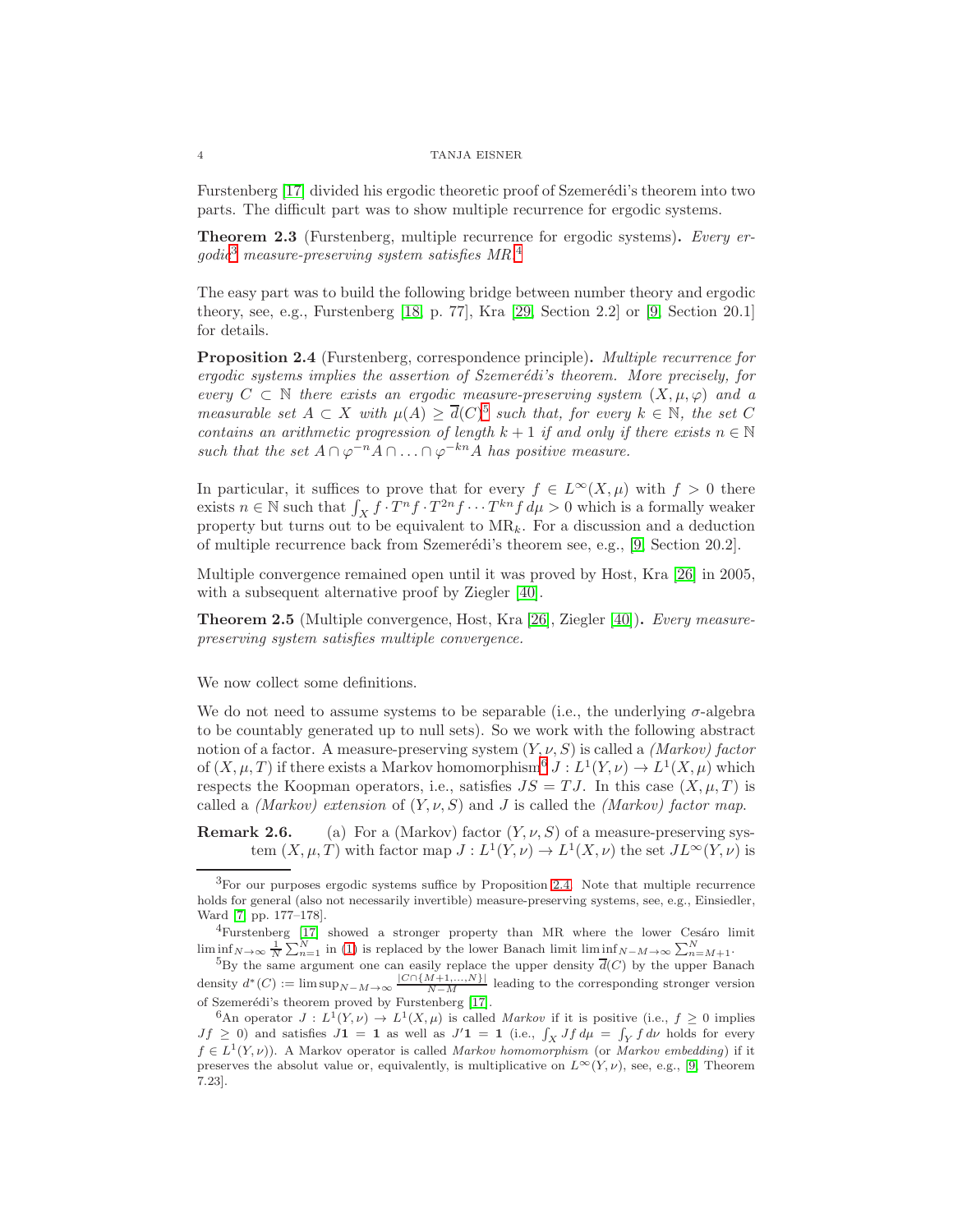a conjugation invariant, T- and  $T^{-1}$ -invariant subalgebra of  $L^{\infty}(X,\mu)$  containing 1, and there is a (up to isomorphism one-to-one) correspondence between (Markov) factors of  $(X, \mu, T)$  and conjugation invariant, T- and  $T^{-1}$ -invariant subalgebras of  $L^{\infty}(X,\mu)$  containing 1. Every such subalgebra A of functions further corresponds to a  $\varphi$ - and  $\varphi$ <sup>-1</sup>-invariant sub- $\sigma$ algebra of the original  $\sigma$ -algebra on X for the underlying transformation  $\varphi$ , namely the smallest  $\varphi$ - and  $\varphi$ <sup>-1</sup>-invariant sub- $\sigma$ -algebra such that all functions from  $A$  are measurable with respect to it. We will work with the above characterization of factors via subalgebras of functions.

(b) For separable systems every (Markov) factor map is induced by a point factor map, i.e., J is of the form  $Jf = f \circ \pi$  for a morphism  $\pi : X \to Y$ , i.e., a measure-preserving map such that  $\pi \circ \varphi = \psi \circ \pi$  holds  $\mu$ -a.e. for the underlying transformations  $\varphi$  and  $\psi$  on X and Y, respectively. For details see, e.g., [\[8,](#page-15-12) Chapter 7]. The readers who prefer point factors to Markov factors can assume without loss of generality that the system is separable by passing to the  $\varphi$ - and  $\varphi^{-1}$ -invariant sub- $\sigma$ -algebra generated by the function f for multiple recurrence and by the functions  $f_1, \ldots, f_k$ for multiple convergence of order  $k$ , respectively.

In particular, for a measure-preserving system  $(X, \mu, T)$  with factor  $(Y, \nu, S)$  the corresponding factor map  $J: L^1(Y, \mu) \to L^1(X, \nu)$  acts as a contraction w.r.t. the  $L^p$ -norm for every  $p \in [1,\infty]$ . The adjoint operator  $J'$  extends to a Markov operator

$$
E_Y := J' : L^1(X, \mu) \to L^1(Y, \nu)
$$

called the conditional expectation operator. It also acts as a contraction w.r.t. the  $L^p$ -norm for every  $p \in [1,\infty]$ . Recall that the conditional expectation operator satisfies

<span id="page-4-2"></span>(3) 
$$
\int_Y E_Y f \, d\nu = \int_X f \, d\mu, \quad E_Y(Jg \cdot f) = gE_Y f \quad \forall f \in L^1(X, \mu) \ \forall g \in L^\infty(Y, \nu).
$$

Since we assume factors to be invertible, one also has

$$
E_Y T = SE_Y.
$$

The operator

<span id="page-4-1"></span><span id="page-4-0"></span>
$$
P_Y := JE_Y : L^2(X, \mu) \to L^2(X, \mu)
$$

is the orthogonal projection onto the subspace  $JL^2(Y,\nu)$ . We call  $P_Y$  the projection onto the factor  $Y$ . It extends to a Markov operator acting as a contraction w.r.t. every  $L^p$ -norm,  $p \in [1,\infty]$ . Another important property of  $P_Y$  is

(5) 
$$
P_Y f > 0 \quad \text{for every } f > 0.
$$

(Indeed, the Markov property of J and  $E_Y$  implies  $P_Y f \geq 0$  and  $\int_X P_Y f d\mu =$  $\int_X f d\mu > 0$  ensuring  $P_Y f \neq 0.$ )

We say that a subspace A of  $L^2(X,\mu)$  is induced by a factor  $(Y,\nu, S)$  of  $(X,\mu, T)$ if  $\mathcal{A} = JL^2(Y, \nu)$  for the corresponding Markov embedding J or, equivalently,  $\mathcal{A} =$  $L^2(X, \Sigma', \mu)$  for the  $\varphi$ -invariant sub- $\sigma$ -algebra  $\Sigma'$  corresponding to  $(Y, \nu, S)$  for the underlying transformation  $\varphi$  on X. By Remark 2.6(a), this is the case if and only if  $\mathcal{A} \cap L^{\infty}(X,\mu)$  is a conjugation invariant, T- and T<sup>-1</sup>-invariant subalgebra of  $L^{\infty}(X,\mu)$  containing 1.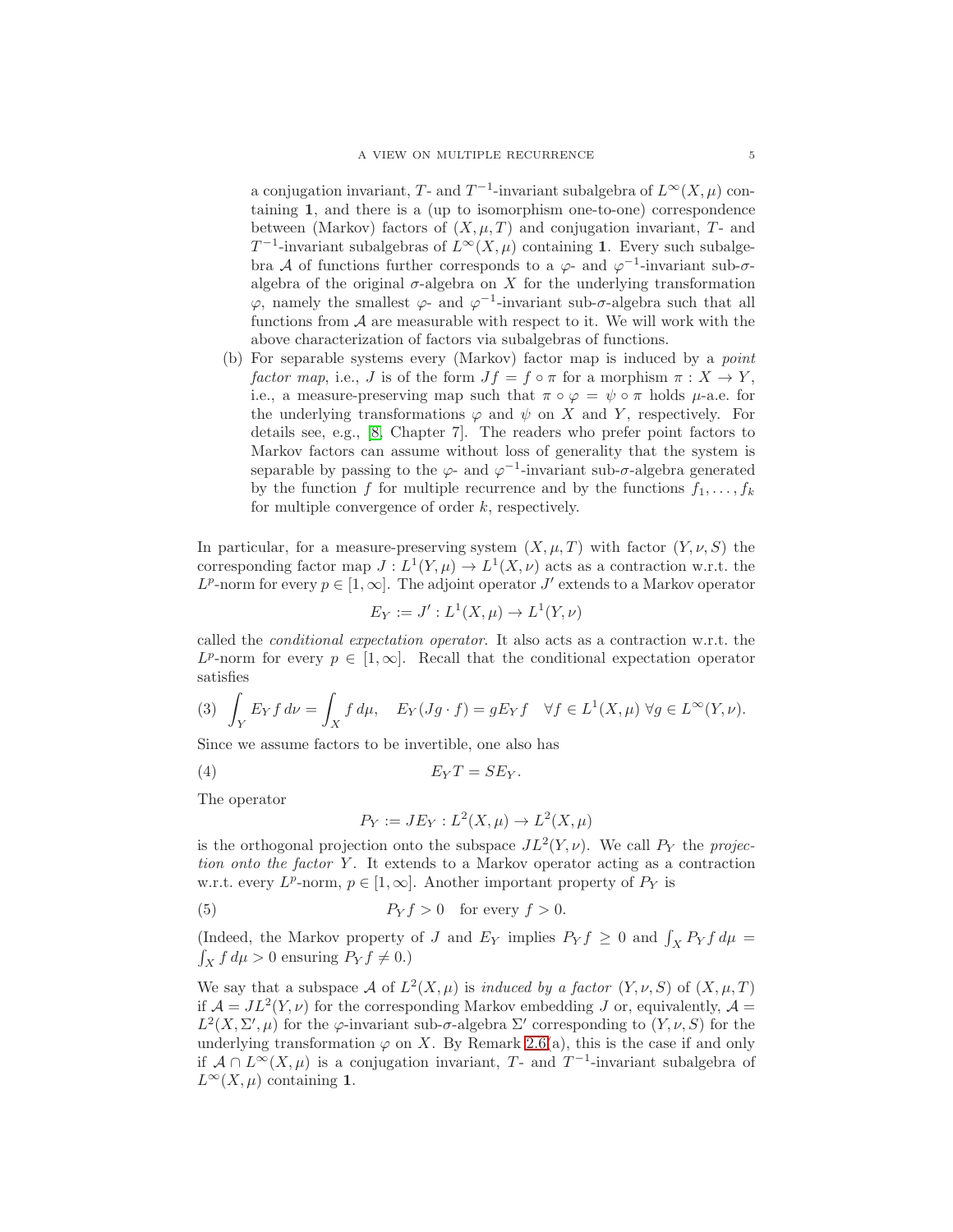## <span id="page-5-1"></span>3. Single recurrence and von Neumann's decomposition

We recall how the mean ergodic theorem and the property  $MR_1$  rely on the von Neumann decomposition

(6) 
$$
H = \text{Fix} T \oplus \overline{\text{rg}(I - T)}
$$

for contractions T on a Hilbert space H, see, e.g., [\[9,](#page-15-10) Theorem 8.6]. Let  $(X, \mu, T)$  be a measure-preserving system and  $f \in L^1(X, \mu)$ .<sup>[7](#page-5-0)</sup> By the telescopic sum argument the second part of [\(6\)](#page-5-1) does not contribute to the limit of the ergodic averages  $\frac{1}{N}\sum_{n=1}^{N}T^{n}f$  and T acts as the identity operator on the first part of [\(6\)](#page-5-1). Thus if  $f > 0$  then

$$
\lim_{N \to \infty} \frac{1}{N} \sum_{n=1}^{N} \int_{X} f \cdot T^{n} f \, d\mu = \left\langle \lim_{N \to \infty} \frac{1}{N} \sum_{n=1}^{N} T^{n} f, f \right\rangle = \| P_{\text{Fix}T} f \|_{L^{2}(X, \mu)}^{2} > 0.
$$

The last inequality follows from the measure preserving property of  $T$  (which implies  $\int_X P_{\text{Fix}T} f d\mu = \int_X f d\mu \neq 0$  and reflects the fact that FixT is induced by a factor, namely the fixed factor.

In other words, the second part in the von Neumann decomposition [\(6\)](#page-5-1) does not contribute to the limit of  $\frac{1}{N} \sum_{n=1}^{N} T^n f$  and we need  $P_{\text{Fix}T} f > 0$  to restrict to the case  $L^2(X) = \text{Fix }T$  where the assertion is trivial due to the very structured behavior of the orbits (being one point).

# 4. Double recurrence and the classical Jacobs-de Leeuw-Glicksberg decomposition

To illustrate the argument for higher k we now briefly discuss the case  $k = 2$  which is analogous to the case  $k = 1$ . For a detailed exposition see, e.g., [\[8,](#page-15-12) Section 8.3].

**Definition 4.1.** Let T be a contraction on a Hilbert space H. We call  $f \in H$ weakly mixing if  $\lim_{N \to \infty} \frac{1}{N} \sum_{n=1}^{N} |\langle T^n f, f \rangle|^2 = 0.$ 

<span id="page-5-3"></span>Remark 4.2. By the Koopman-von Neumann lemma, see, e.g., [\[9,](#page-15-10) Lemma 9.16], for a contraction T on a Hilbert space  $H, f \in H$  is weakly mixing if and only if there exists a set  $J \subset \mathbb{N}$  with density 1 (i.e., satisfying  $d(J) := \lim_{N \to \infty} \frac{|J \cap \{1, ..., N\}|}{N} = 1$ ) such that  $\lim_{n\to\infty, n\in J} \langle T^n f, f \rangle = 0.$ 

Double convergence and double recurrence rely on the following decomposition replacing the von Neumann decomposition, where T denotes the unit circle.

<span id="page-5-4"></span>**Theorem 4.3** (Jacobs-de Leeuw-Glicksberg decomposition). Let  $T \in L(H)$  be a contraction on a Hilbert space H. Then one has the orthogonal decomposition

<span id="page-5-2"></span>(7)  $H = \overline{\lim} \{ f \in H : Tf = \lambda f \text{ for some } \lambda \in \mathbb{T} \} \oplus \{ f \in H : f \text{ is weakly mixing} \}.$ 

Let now  $(X, \mu, T)$  be a measure-preserving system and  $f, g \in L^{\infty}(X, \mu)$ . One shows via the so-called van der Corput trick that the double averages

$$
\frac{1}{N} \sum_{n=1}^{N} T^n f \cdot T^n g
$$

<span id="page-5-0"></span><sup>&</sup>lt;sup>7</sup>For  $k = 1$  one does not need f to be bounded.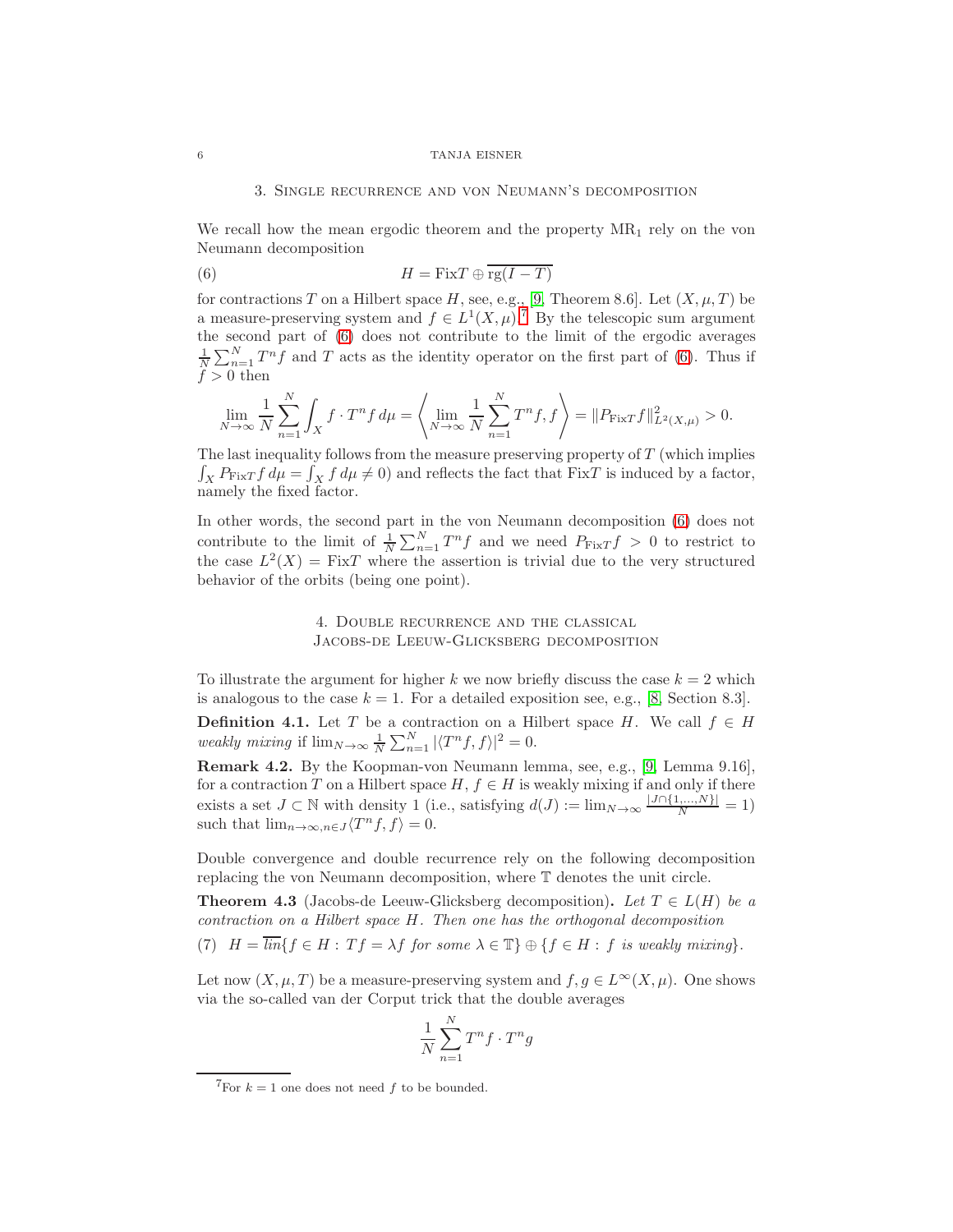converge to zero whenever f or g is weakly mixing. Since the first part of the decomposition [\(7\)](#page-5-2) is induced by a factor, namely the Kronecker factor, we have that  $P_{\text{kr}}f, P_{\text{kr}}g \in L^{\infty}(X, \mu)$  for the corresponding projection  $P_{\text{kr}}$ . Thus double convergence reduces to showing it for eigenfunctions for which it is immediate. For double recurrence let  $g := f > 0$ . Then  $P_{k,r} f > 0$  by [\(5\)](#page-4-0) and we can assume by [\(7\)](#page-5-2) and the above observation that  $(X, \mu, T)$  coincides with its Kronecker factor. In this case the orbit of f is compact and one uses almost periodicity of f to show that the limit in [\(1\)](#page-2-0) (for  $k = 2$ ) is greater than zero.

To summarize, the second part in the decomposition [\(7\)](#page-5-2) does not contribute to the limit and, using the fact that the first part is induced by a factor, we can assume that this factor coincides with the original system. Then one uses the very structured behavior of the orbits.

Next we consider two generalizations of [\(7\)](#page-5-2), the conditional Jacobs-de Leeuw-Glicksberg decomposition and the Host-Kra decomposition, see [\(8\)](#page-8-0) and [\(19\)](#page-12-1) below.

### 5. Conditional Jacobs-de Leeuw-Glicksberg decomposition

We now present the abstract conditional setting introduced by Tao [\[34,](#page-16-12) Chapter 2]. To simplify the notation we will shorten  $L^p(X, \mu)$  to  $L^p(X)$  for a probability space  $(X, \mu)$ . Moreover, by writting cf for  $c \in L^{\infty}(Y)$  and  $f \in L^{1}(X)$  we identify c with its image under  $J: L^1(Y) \to L^1(X)$ .

**Definition 5.1.** Let  $(X, \mu, T)$  be a measure-preserving system with factor  $(Y, \nu, S)$ . For  $f, g \in L^2(X)$  we call the function

$$
\langle f, g \rangle_{L^2(X|Y)} := E_Y(f \cdot \overline{g}) \in L^1(Y)
$$

the *conditional scalar product* of  $f$  and  $g$  w.r.t.  $Y$  and the function

$$
||f||_{L^{2}(X|Y)} := (\langle f, f \rangle_{L^{2}(X|Y)})^{\frac{1}{2}} = (E_{Y}(|f|^{2}))^{\frac{1}{2}} \in L^{2}(Y)
$$

the conditional norm of f w.r.t. Y. Moreover, the conditional  $L^2$ -space is defined by

$$
L^{2}(X|Y) := \{ f \in L^{2}(X) : ||f||_{L^{2}(X|Y)} \in L^{\infty}(Y) \}.
$$

A function  $f \in L^2(X|Y)$  is called *conditionally almost periodic* if for every  $\varepsilon > 0$ there exists a finitely generated module zonotope Z (i.e., a set of the form

$$
\{c_1f_1 + \ldots + c_mf_m : ||c_1||_{L^{\infty}(Y)}, \ldots, ||c_m||_{L^{\infty}(Y)} \le 1\}
$$

for some  $m \in \mathbb{N}$ ,  $f_1, \ldots, f_m \in L^2(X|Y)$  such that for every  $n \in \mathbb{Z}$  there exists  $g \in Z$  with

$$
\|\|T^n f - g\|_{L^2(X|Y)}\|_{L^\infty(Y)} < \varepsilon.
$$

We denote the space of all conditionally almost periodic functions by  $A(X|Y)$ .

A function  $f \in L^2(X)$  is called *conditionally weakly mixing*<sup>[8](#page-6-0)</sup> if

$$
\lim_{N \to \infty} \frac{1}{N} \sum_{n=1}^{N} \| \langle T^n f, f \rangle_{L^2(X|Y)} \|_{L^1(Y)} = 0.
$$

<span id="page-6-0"></span><sup>&</sup>lt;sup>8</sup>We follow here Zorin-Kranich [\[42,](#page-16-17) Section 8]. Tao [\[34,](#page-16-12) Section 2.14.1] calls a function  $f \in$  $L^2(X|Y)$  conditionally weakly mixing if  $\lim_{N\to\infty}\frac{1}{N}\sum_{n=1}^N ||\langle T^n f,f\rangle_{L^2(X|Y)}||^2_{L^2(Y)}=0$ . It is easy to see that these two definitions are equivalent on  $L^2(X|Y)$ .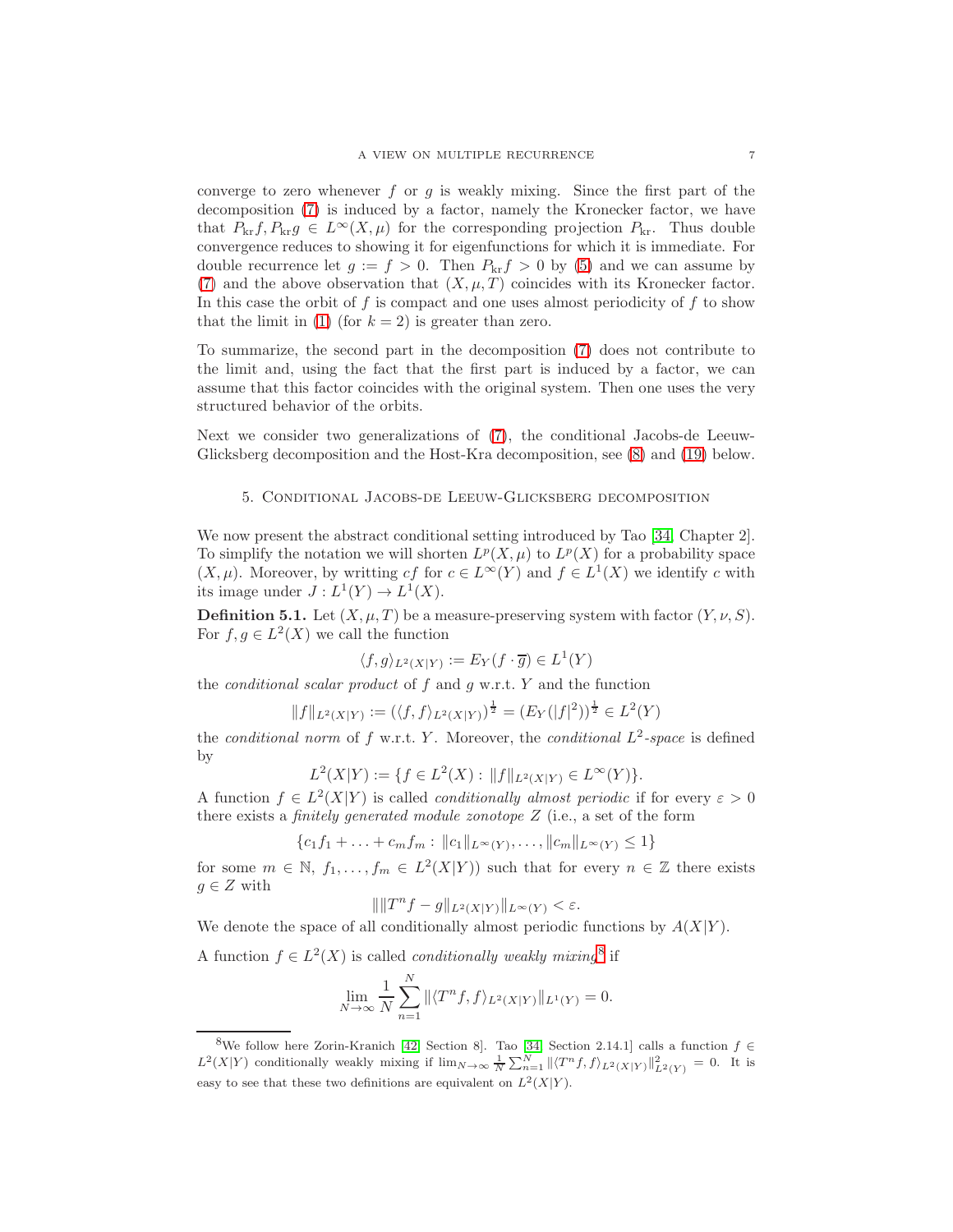We denote the set of all such functions by  $W(X|Y)$ .

To shorten the notation we abbreviate

 $||f||_{L^{2,\infty}(X|Y)} := ||||f||_{L^{2}(X|Y)}||_{L^{\infty}(Y)}$ 

for  $f \in L^2(X|Y)$ . It is easy to see, by establishing a Cauchy-Schwarz inequality for the conditional scalar product, that  $\|\cdot\|_{L^{2,\infty}(X|Y)}$  is a norm on  $L^2(X|Y)$ .

Remark 5.2. (a) It follows directly from the definition that

$$
||fg||_{L^{2,\infty}(X|Y)} \leq ||f||_{L^{\infty}(X)} ||g||_{L^{2,\infty}(X|Y)}
$$

holds for every  $f \in L^{\infty}(X)$  and  $g \in L^{2,\infty}(X|Y)$ .

(b) The space  $L^2(X|Y)$  is clearly an  $L^{\infty}(Y)$ -module (i.e., a linear subspace closed under multiplication by  $L^{\infty}(Y)$ -functions) with

 $L^{\infty}(X) \subset L^2(X|Y) \subset L^2(X).$ 

Moreover,  $L^2(X|Y)$  is T-invariant by [\(4\)](#page-4-1) with T acting as a contraction w.r.t. the norm  $\|\cdot\|_{L^{2,\infty}(X|Y)}$ .

- (c) It is easy to see that  $A(X|Y)$  is a T- and  $T^{-1}$ -invariant sub- $L^{\infty}(Y)$ -module. Moreover, it is closed in  $L^2(X|Y)$  w.r.t. the norm  $\|\cdot\|_{L^{2,\infty}(X|Y)}$ .
- (d) It is easy but somewhat longer to show that  $W(X|Y)$  is a closed linear subspace of  $L^2(X)$ .<sup>[9](#page-7-0)</sup>
- (e) Analogously to Remark [4.2,](#page-5-3)  $f \in L^2(X|Y)$  is conditionally weakly mixing if and only if there exists a set  $J \subset \mathbb{N}$  with density 1 such that  $\lim_{n\to\infty,n\in J} \|\langle T^n f,f\rangle_{L^2(X|Y)}\|_{L^1(Y)}=0.$
- (f) For the trivial one-point factor  $(Y, \nu, S)$  the conditional definitions coincide with the unconditional ones. In particular, in this case  $f \in W(X|Y)$  if and only if  $f$  is weakly mixing.

<span id="page-7-1"></span>Remark 5.3 (Connection to conditional almost periodicity in measure). A function  $f \in L^2(X|Y)$  is called *conditionally almost periodic in measure* if for every  $\varepsilon > 0$ there exists a measurable set  $M \subset Y$  with  $\nu(M) > 1 - \varepsilon$  such that  $\mathbf{1}_M f \in A(X|Y)$ , see Tao [\[34,](#page-16-12) Def. 2.13.7], cf. Furstenberg, Katznelson [\[19,](#page-16-2) Section 2] and Furstenberg [\[18,](#page-16-20) Section 6.3]. Denote the set of all such functions by  $AM(X|Y)$ . This set satisfies

$$
AM(X|Y) = \overline{A(X|Y)} \cap L^2(X|Y),
$$

where the closure is taken in  $L^2(X)$ , see, e.g., Zorin-Kranich [\[41\]](#page-16-22), cf. Furstenberg, Katznelson [\[19,](#page-16-2) Thm. 2.1] and Furstenberg [\[18,](#page-16-20) Thm. 6.13]. For the reader's convenience we present here the short argument. The inclusion "⊂" follows directly from the definition of conditional almost periodicity. For the converse inclusion let  $f \in L^2(X|Y)$  such that  $f = \lim_{n \to \infty} f_n$  in  $L^2(X)$  for some sequence  $(f_n) \subset A(X|Y)$ . By  $(3)$  we have

$$
\int_Y E_Y(|f_n - f|^2) \, d\nu = \|f_n - f\|_{L^2(X)}^2 \to 0 \quad \text{as } n \to \infty.
$$

Hence we can assume without loss of generality (passing to a subsequence if necessary) that  $E_Y(|f_n - f|^2) \to 0$  as  $n \to \infty$  holds  $\nu$ -a.e. By Egorov's theorem

<span id="page-7-0"></span><sup>9</sup>See Zorin-Kranich [\[42,](#page-16-17) Lemma 8.1] based on Tao [\[34,](#page-16-12) Exercises 2.14.1, 2.14.2].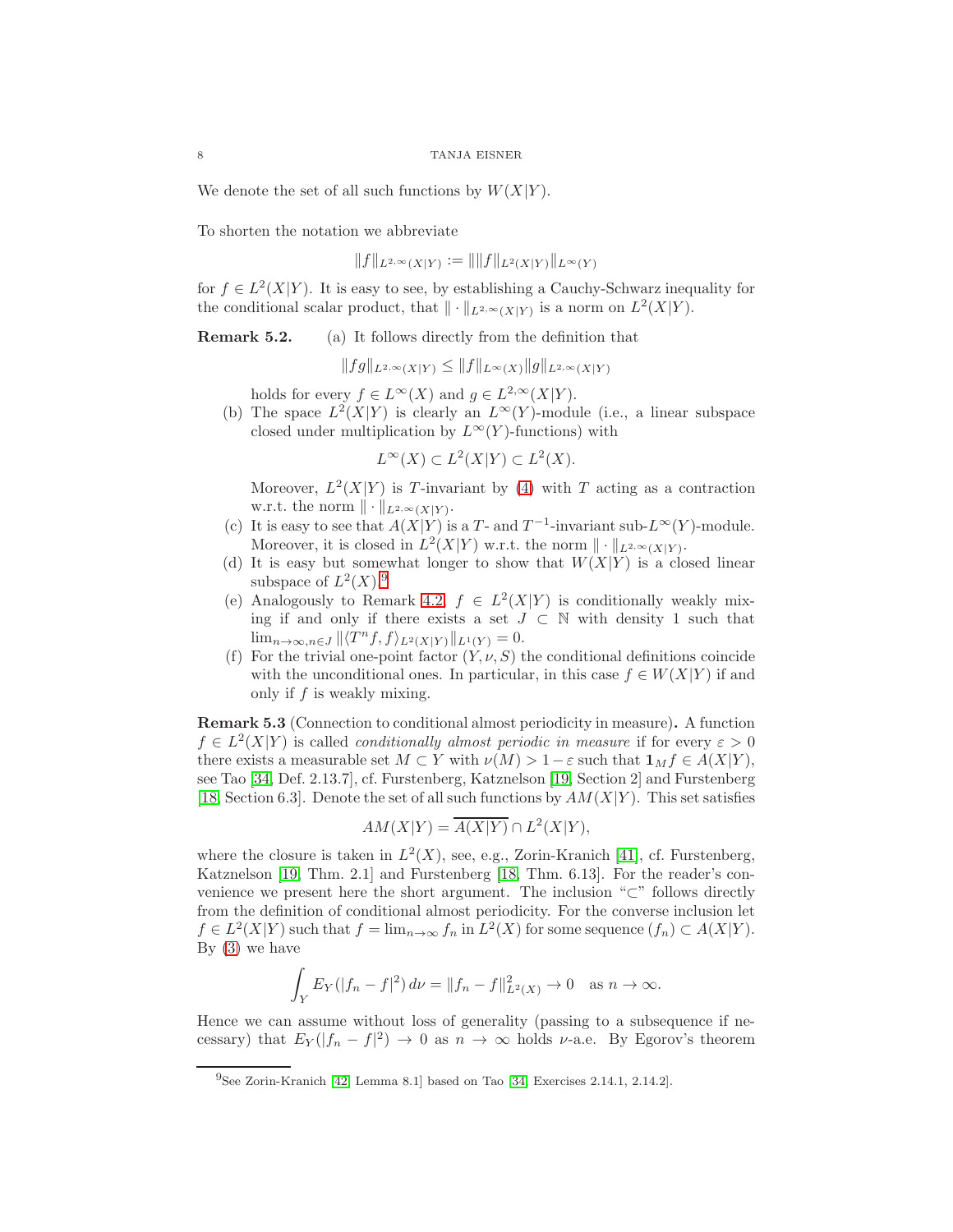there exists a measurable set  $M \subset Y$  with  $\nu(M) > 1 - \varepsilon$  such that  $\|\mathbf{1}_M E_Y(\|f_n - f\|_F)$  $f(2)\|_{L^{\infty}(Y)} \to 0$ , or, equivalently by [\(3\)](#page-4-2),

$$
||\mathbf{1}_M f_n - \mathbf{1}_M f||_{L^{2,\infty}(X|Y)} \to 0 \quad \text{as } n \to \infty.
$$

Since for every  $n \in \mathbb{N}$  the function  $\mathbf{1}_M f_n$  is conditionally almost periodic (by using the same module zonotopes as for  $f_n$ , so is  $\mathbf{1}_M f$  by Remark 5.2(c).

The following conditional version of Theorem [4.3](#page-5-4) is due to Tao [\[34,](#page-16-12) Section 2.14.2], cf. Furstenberg, Katznelson [\[19,](#page-16-2) Prop. 2.2] and Furstenberg, Katznelson, Ornstein [\[20,](#page-16-18) Thm. 10.1]. Here and later we mean the closure in  $L^2(X)$  if not specified otherwise.

<span id="page-8-6"></span>**Theorem 5.4** (Conditional Jacobs-de Leeuw-Glicksberg decomposition). Let  $(X, \mu, T)$ be a measure-preserving system with factor  $(Y, \nu, S)$ . Then one has the orthogonal decomposition

<span id="page-8-0"></span>(8) 
$$
L^{2}(X) = \overline{A(X|Y)} \oplus W(X|Y).
$$

<span id="page-8-5"></span>Remark 5.5. Zorin-Kranich [\[41\]](#page-16-22) showed that for regular systems with ergodic factor

$$
\overline{A(X|Y)} = \overline{E(X|Y)}
$$

holds for the set  $E(X|Y)$  of conditional eigenfunctions, see Jamneshan [\[28,](#page-16-23) Theorem 4.1] for the general case in the context of arbitrary group actions. Here  $f \in L^2(X|Y)$ is called a *conditional eigenfunction* if its orbit is contained in a  $T$ -invariant *finitely* qenerated sub- $L^{\infty}(Y)$ -module (i.e., a set of the form

<span id="page-8-3"></span><span id="page-8-2"></span>
$$
\{c_1f_1 + \ldots + c_mf_m : c_1, \ldots, c_m \in L^{\infty}(Y)\}\
$$

for some  $m \in \mathbb{N}$ ,  $f_1, \ldots, f_m \in L^2(X|Y)$ .<sup>[10](#page-8-1)</sup> Thus we also have the orthogonal decomposition

(10) 
$$
L^{2}(X) = \overline{E(X|Y)} \oplus W(X|Y),
$$

cf. Zimmer [\[43,](#page-16-24) Cor. 7.10]. For two different recent abstract approaches to [\(10\)](#page-8-2) in the context of general group actions see Jamneshan [\[28\]](#page-16-23) and Edeko, Haase, Kreidler [\[6\]](#page-15-13).

The following lemma is crucial, see Tao [\[34,](#page-16-12) Exercise 2.13.6] combined with Remark [5.3.](#page-7-1) We assume ergodicity of the factor in order to simplify the argument and follow the proof by Zorin-Kranich [\[41\]](#page-16-22).

<span id="page-8-4"></span>**Lemma 5.6.** Let  $(X, \mu, T)$  be a measure-preserving system with an ergodic factor  $(Y, \nu, S)$ . Then  $A(X|Y)$  is induced by a factor.

Proof. We proceed in three steps.

Step 1. We first show that for every  $f \in A(X|Y)$  one can take *bounded* generators of the module zopotopes in the definition of conditional almost periodicity. Let  $\varepsilon > 0$  and let  $f_1, \ldots, f_m \in L^2(X|Y)$  satisfy

$$
\mathrm{orb}(f) := \{T^n f : n \in \mathbb{Z}\} \subset U_{\varepsilon}(Z(f_1, \ldots, f_m)),
$$

<span id="page-8-1"></span><sup>&</sup>lt;sup>10</sup>This definition due to Furstenberg, Weiss [\[21\]](#page-16-25), see also Zimmer [\[43,](#page-16-24) Section 7], is equivalent to the one of generalized eigenfunctions introduced by Furstenberg [\[17\]](#page-16-1) for ergodic factors  $(Y, \nu, S)$ .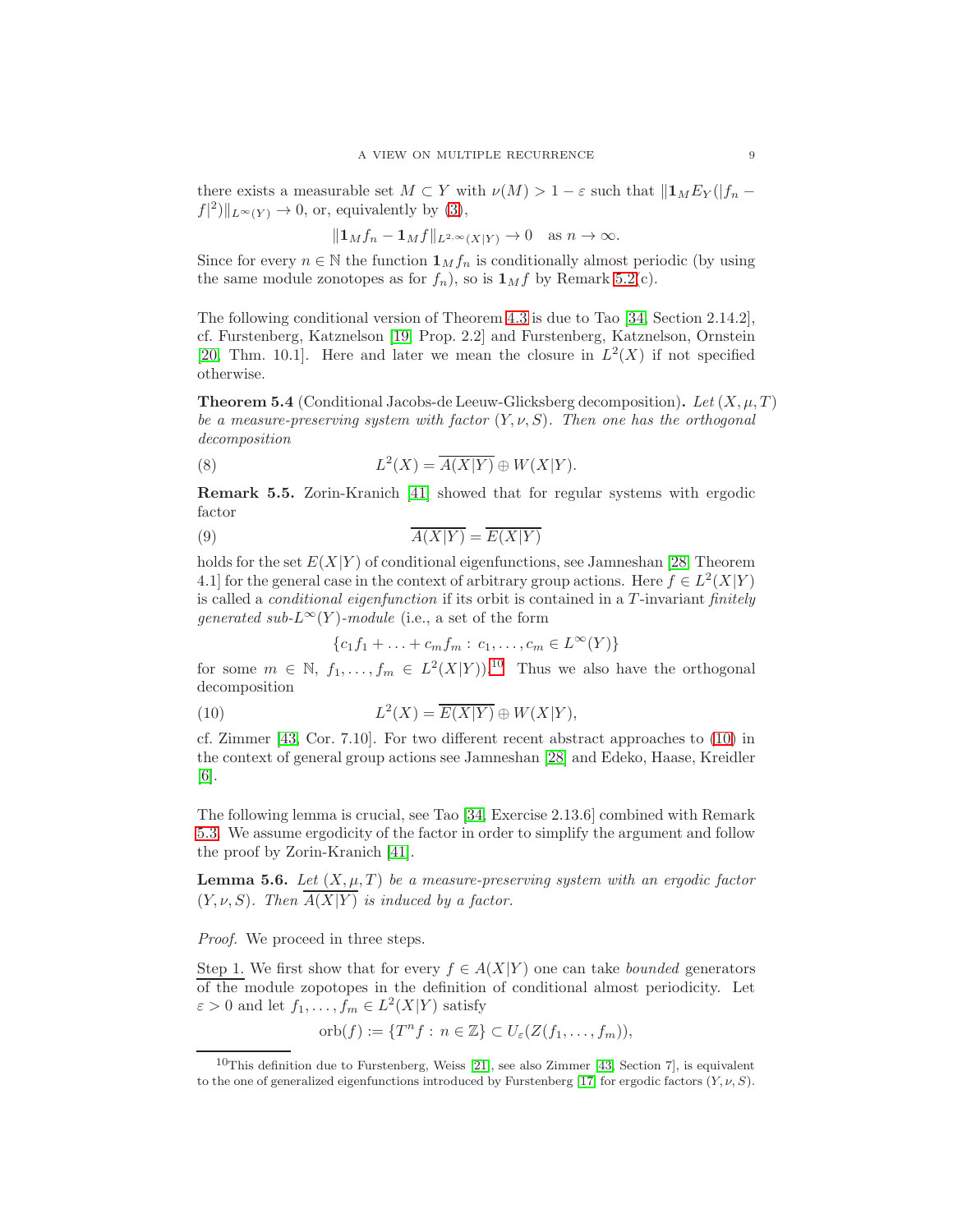where we denote by  $Z(f_1, \ldots, f_m)$  the module zonotope generated by  $f_1, \ldots, f_m$ and by  $U_{\varepsilon}(Z)$  the  $\varepsilon$ -neighborhood of a set  $Z \subset L^2(X|Y)$  with respect to the norm  $\|\cdot\|_{L^{2,\infty}(X|Y)}.$ 

Fix  $j \in \{1, \ldots, m\}$  and consider for every  $k \in \mathbb{N}$  the function  $f_{j,k} := f_j \mathbf{1}_{\{|f_j| \leq k\}}$ which is bounded by k. Since the functions  $f_{j,k}$  approximate  $f_j$  in  $L^2(X)$ ,  $E_Y(|f_j$  $f_{j,k}|^2$  converge to zero in  $L^1(Y)$  as  $k \to \infty$ . By Egorov's theorem (passing first to a subsequence if necessary), we see that there exists  $k \in \mathbb{N}$  and a set  $A_j \subset Y$  with  $\nu(A_j) > 1 - \frac{\varepsilon}{m}$  such that  $E_Y(|f_j - f_{j,k}|^2) < \frac{\varepsilon}{m}$  on  $A_j$ . Write now  $f_j = g_j + b_j + r_j$ with  $g_j := f_{j,k}$  being bounded by  $k, b_j := (f_j - f_{j,k}) \mathbf{1}_{Y \setminus A_j}$  and the rest  $r_j :=$  $(f_j - f_{j,k}) \mathbf{1}_{A_j}$ . Since  $||r_j||_{L^{2,\infty}(X|Y)} \leq \frac{\varepsilon}{m}$  by the definition of  $k$ , we have

(11) 
$$
\operatorname{orb}(f) \subset U_{2\varepsilon}(Z(g_1,\ldots,g_m,b_1,\ldots,b_m)).
$$

Denote by  $\varphi$  and  $\psi$  the underlying transformations on X and Y, respectively. Consider the "good" set  $B := \bigcap_{j=1}^m A_j$  satisfying  $\nu(B) > 1 - \varepsilon$ . By [\(11\)](#page-9-0) and since the functions  $b_j$  vanish on B, for every  $l \in \mathbb{N}_0$  there exist  $s_l \in Z(g_1, \ldots, g_m)$  (which is then bounded by  $M := km$ ) such that

<span id="page-9-0"></span>
$$
||1_B T^l f - s_l||_{L^{2,\infty}(X|Y)} < 2\varepsilon
$$

which we can rewrite as

(12) 
$$
||1_{\psi^{l}B}f - T^{-l}s_{l}||_{L^{2,\infty}(X|Y)} < 2\varepsilon.
$$

Consider now the function

<span id="page-9-4"></span><span id="page-9-1"></span>
$$
\tilde{f}=\sum_{l=0}^\infty \mathbf{1}_{\psi^l(B)}T^{-l}s_l\mathbf{1}_{Y\backslash(\cup_{l'=0}^{l-1}\psi^l(B))}.
$$

Clearly,  $\tilde{f}$  is bounded by M. Moreover, since  $\bigcup_{l=0}^{\infty} \psi^l(B) = Y$  up to a null set by the ergodicity of  $(Y, \nu, S)$ , [\(12\)](#page-9-1) implies

(13) 
$$
||f - \tilde{f}||_{L^{2,\infty}(X|Y)} \leq 2\varepsilon.
$$

In particular,  $\tilde{f}$  satisfies by [\(11\)](#page-9-0)

<span id="page-9-2"></span>(14) 
$$
\operatorname{orb}(\tilde{f}) \subset U_{4\varepsilon}(Z(g_1,\ldots,g_m,b_1,\ldots,b_m)).
$$

We now truncate the new generators as follows. Let  $N := \frac{M}{\varepsilon} \sum_{j=1}^m \|b_j\|_{L^{2,\infty}(X|Y)}$ and set  $D := \bigcap_{j=1}^m \{|b_j| \le N\} \subset X$ . By  $\mathbf{1}_{X \setminus D} \le \sum_{j=1}^m \frac{|b_j|}{N}$  we have

(15) 
$$
\|{\bf 1}_{X\setminus D}\|_{L^{2,\infty}(X|Y)} \leq \frac{1}{N}\sum_{j=1}^m \|b_j\|_{L^{2,\infty}(X|Y)} = \frac{\varepsilon}{M}.
$$

By [\(14\)](#page-9-2) for every  $j \in \{1, ..., m\}$  and  $n \in \mathbb{Z}$  there exist  $c_{j,n}, d_{j,n} \in L^{\infty}(Y)$  bounded by 1 such that

<span id="page-9-3"></span>
$$
\left\|T^n\tilde{f} - \sum_{j=1}^m c_{j,n}g_j - \sum_{j=1}^m d_{j,n}b_j\right\|_{L^{2,\infty}(X|Y)} < 4\varepsilon.
$$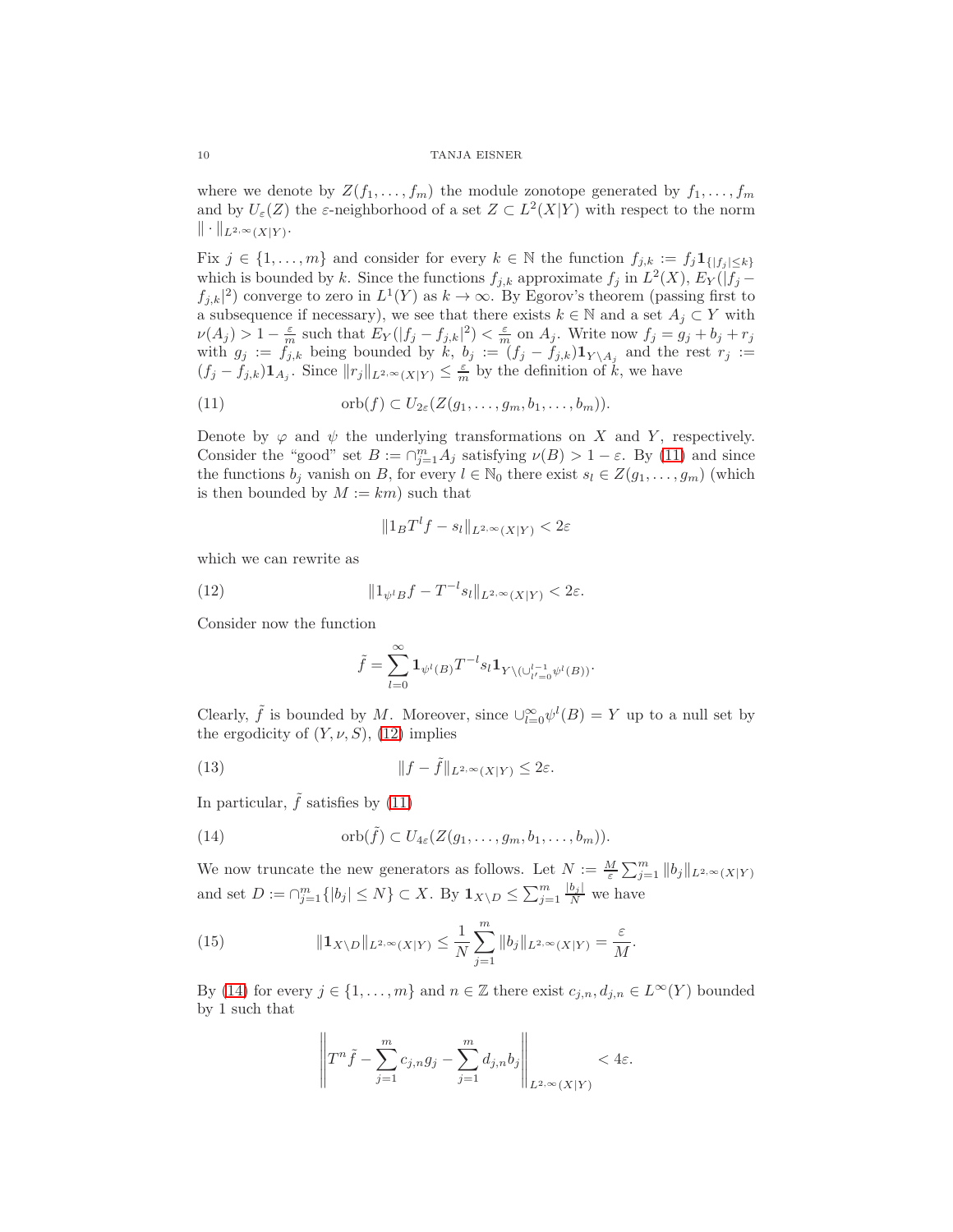It follows, by adding and subtracting  $1_D T^n \tilde{f}$  and using [\(15\)](#page-9-3) and Remark 5.2(a), that

$$
\left\|T^{n}\tilde{f} - \sum_{j=1}^{m} c_{j,n}g_{j}\mathbf{1}_{D} - \sum_{j=1}^{m} d_{j,n}b_{j}\mathbf{1}_{D}\right\|_{L^{2,\infty}(X|Y)}
$$
\n
$$
\leq \left\|T^{n}\tilde{f} - \sum_{j=1}^{m} c_{j,n}g_{j} - \sum_{j=1}^{m} d_{j,n}b_{j}\right\|_{L^{2,\infty}(X|Y)} + \|T^{n}\tilde{f}\|_{L^{\infty}(X)}\|\mathbf{1}_{X\setminus D}\|_{L^{2,\infty}(X|Y)}
$$
\n
$$
< 4\varepsilon + M\frac{\varepsilon}{M} = 5\varepsilon.
$$

This implies by [\(13\)](#page-9-4)

$$
\mathrm{orb}(f) \subset U_{7\varepsilon}(Z(g_1 \mathbf{1}_D, \ldots, g_m \mathbf{1}_D, b_1 \mathbf{1}_D, \ldots, b_m \mathbf{1}_D)),
$$

with every generator of this zonotope being bounded by  $\max\{k, N\}$ . This completes the proof of Step 1.

Step 2. We now prove that  $A(X|Y) \cap L^{\infty}(X)$  is dense in  $\overline{A(X|Y)}$ . To do this it is enough to show that for every  $f \in A(X|Y)$  the function  $f^+ := \max\{0, f\}$  belongs to  $A(X|Y)$  which by shifting, multiplying with  $-1$  and applying the argument again implies conditional almost periodicity of the function  $f1_{\{|f|\leq N\}}$  for every  $N \in \mathbb{N}$ . Let  $f \in A(X|Y)$  and  $\varepsilon > 0$ . By Step 1 we can assume that the orbit of f belongs to an  $\varepsilon$ -neighborhood (w.r.t.  $\|\cdot\|_{L^{2,\infty}(X|Y)}$ ) of a module zonotope with bounded generators  $f_1, \ldots, f_m$ . Using  $\| \cdot \|_{L^{2,\infty}(X|Y)} \leq \| \cdot \|_{L^{\infty}(X)}$ , by changing to a  $2\varepsilon$ -neighborhood we can assume that each  $f_j$  is a finite linear combination of characteristic functions. Moreover, by enlarging  $m$  we can further assume that each  $f_i$  is a positive multiple of a characteristic function with supports being disjoint (up to null sets). After these modifications, by

$$
\left\|T^{n}f^{+}-\sum_{j=1}^{m}c_{j}^{+}f_{j}\right\|_{L^{2,\infty}(X|Y)} \leq \left\|T^{n}f-\sum_{j=1}^{m}c_{j}f_{j}\right\|_{L^{2,\infty}(X|Y)}
$$

we see that the orbit of  $f^+$  belongs to the same neighborhood of the same module zonotope as the orbit of  $f$  finishing the argument.

Step 3. It is clear that the set  $A(X|Y) \cap L^{\infty}(X)$  is conjugation invariant, contains 1 and is invariant under both T and  $T^{-1}$ . Moreover, by Step 2 it is dense in  $\overline{A(X|Y)}$ . It thus remains to show that it is a subalgebra of  $L^{\infty}(X)$ . Let  $f, g \in A(X|Y) \cap A$  $L^{\infty}(X)$  and assume without loss of generality that  $||g||_{\infty} \leq 1$ . Let further  $\varepsilon > 0$ and take  $f_1, \ldots, f_m \in L^2(X|Y)$  with  $\text{orb}(f) \in U_{\frac{\varepsilon}{2}}(Z(f_1, \ldots, f_m))$ . By Step 1 we can assume that  $f_1, \ldots, f_m \in L^{\infty}(X)$  and denote  $M := \max\{||f_1||_{\infty}, \ldots, ||f_m||_{\infty}\}.$ Let further  $g_1, \ldots, g_l \in L^2(X|Y)$  satisfy  $\mathrm{orb}(g) \in U_{\frac{\varepsilon}{2mM}}(Z(g_1, \ldots, g_l))$ . Then for every  $n \in \mathbb{Z}$  and appropriate  $a_n \in Z(f_1, \ldots, f_m)$  and  $b_n \in Z(g_1, \ldots, g_l)$  we have by the triangle inequality and Remark 5.2(a)

$$
||T^n(fg) - a_n b_n||_{L^{2,\infty}(X|Y)} \le ||T^n f - a_n||_{L^{2,\infty}(X|Y)} ||g||_{L^{\infty}(X)}
$$
  
 
$$
+ ||a_n||_{L^{\infty}(X)} ||T^n g - b_n||_{L^{2,\infty}(X|Y)} < \frac{\varepsilon}{2} + mM \frac{\varepsilon}{2mM} = \varepsilon.
$$

Since each  $a_n b_n$  belongs to the module zonotope generated by  $f_j g_k, j \in \{1, \ldots, m\},$  $k \in \{1, \ldots, l\}$ , this shows  $fg \in A(X|Y) \cap L^{\infty}(X)$ . The proof is complete.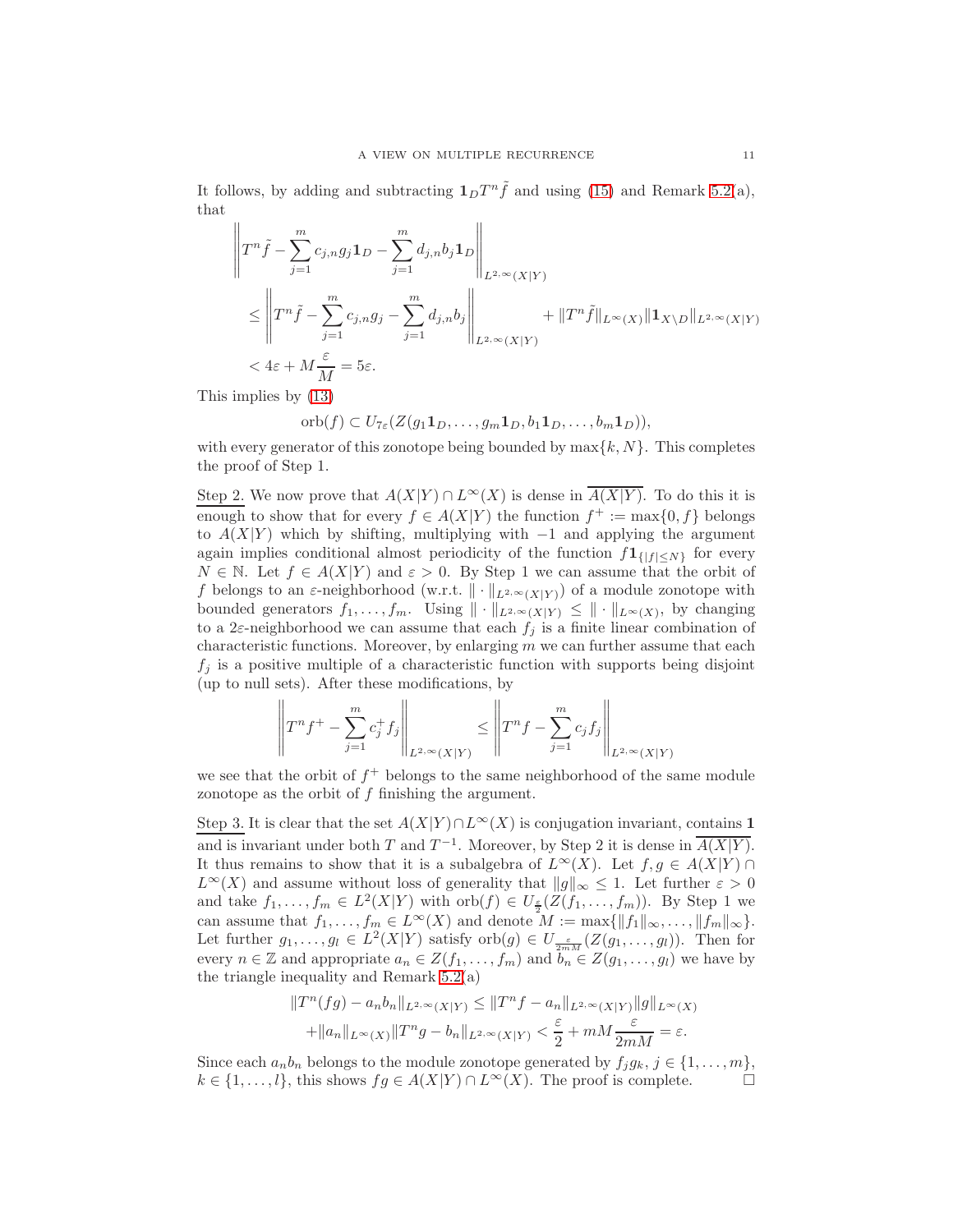**Remark 5.7.** The factor inducing  $\overline{A(X|Y)}$  is the maximal compact extension of Y in X in the sense of Definition [7.3](#page-14-0) below. Moreover, by  $(9)$  it coincides with the maximal isometric extension of Y in X introduced by Furstenberg, Weiss  $[21]$  for ergodic systems.

As a corollary we obtain the following property of  $W(X|Y)$ .

<span id="page-11-1"></span>**Lemma 5.8.** Let  $(X, \mu, T)$  be a measure-preserving system with factor  $(Y, \nu, S)$ . Then  $W(X|Y) \cap L^{\infty}(X)$  is dense in  $W(X|Y)$  w.r.t. the  $L^2$ -norm.

*Proof.* Let  $f \in W(X|Y)$  and take a sequence  $(f_n) \subset L^{\infty}(X)$  converging to f in  $L^2(X)$ . Consider the sequence  $(P_{W(X|Y)}f_n)$  where  $P_{W(X|Y)}$  denotes the orthogonal projection onto  $W(X|Y)$ . This sequence clearly belongs to  $W(X|Y)$  and converges to f by the Pythagoras theorem. Moreover, for every  $n \in \mathbb{N}$  we have

$$
P_{W(X|Y)}f_n = f_n - P_{\overline{A(X|Y)}}f_n \in L^{\infty}(X)
$$

by [\(8\)](#page-8-0) and Lemma [5.6.](#page-8-4) (Recall that the projection onto a factor is contractive w.r.t. the  $L^{\infty}$ -norm.)

We now introduce the distal factors of finite order defined by Furstenberg [\[17\]](#page-16-1) using conditional eigenfunctions instead of conditionally almost periodic functions (cf. Remark [5.5\)](#page-8-5).

**Definition 5.9.** Let  $(X, \mu, T)$  be an ergodic measure-preserving system. We construct the sequence of factors inductively as follows. Start with  $D_0 := FixT = \mathbb{C}1$ and the corresponding fixed (one-point) factor  $\mathcal{D}_0$  and for every  $k \in \mathbb{N}$  denote by  $\mathcal{D}_k$  the factor inducing  $D_k := \overline{A(X|\mathcal{D}_{k-1})}$  (see Lemma [5.6\)](#page-8-4). We call  $\mathcal{D}_k$  the distal factor of order k of  $(X, \mu, T)$ .

Furstenberg [\[17\]](#page-16-1) showed that for regular, ergodic systems for each  $k \in \mathbb{N}$  the factor  $\mathcal{D}_k$  (defined via conditional eigenfunctions) is *characteristic for k-term multiple* ergodic averages [\(2\)](#page-2-1) in the sense that both convergence and the limit of the averages [\(2\)](#page-2-1) remain unchanged if we replace every function by its projection onto this factor, see also Frantzikinakis [\[12,](#page-15-14) Theorem 5.2]. We will give an alternative proof of this fact here, see Propositions [6.4](#page-12-0) and [7.1](#page-13-0) below.

## 6. Gowers-Host-Kra seminorms

The uniformity seminorms were introduced by Gowers [\[25\]](#page-16-26) in his proof of Szemerédi's theorem via higher order Fourier analysis for rotations on cyclic groups  $\mathbb{Z}_N$ and were extended by Host and Kra  $[26]^{11}$  $[26]^{11}$  $[26]^{11}$  to arbitrary ergodic measure-preserving systems in their proof of multiple convergence.

**Definition 6.1** (Gowers-Host-Kra (uniformity) seminorms). Let  $(X, \mu, T)$  be an ergodic measure-preserving system and  $f \in L^{\infty}(X, \mu)$ . The Gowers-Host-Kra (or

<span id="page-11-0"></span> $11$ Initially Host, Kra [\[26\]](#page-16-13) defined the seminorms using cube measure spaces. The two definitions are easily shown to be equivalent, see, e.g., Kra [\[29,](#page-16-21) Lemma 7.4] or [\[8,](#page-15-12) Section 14.2].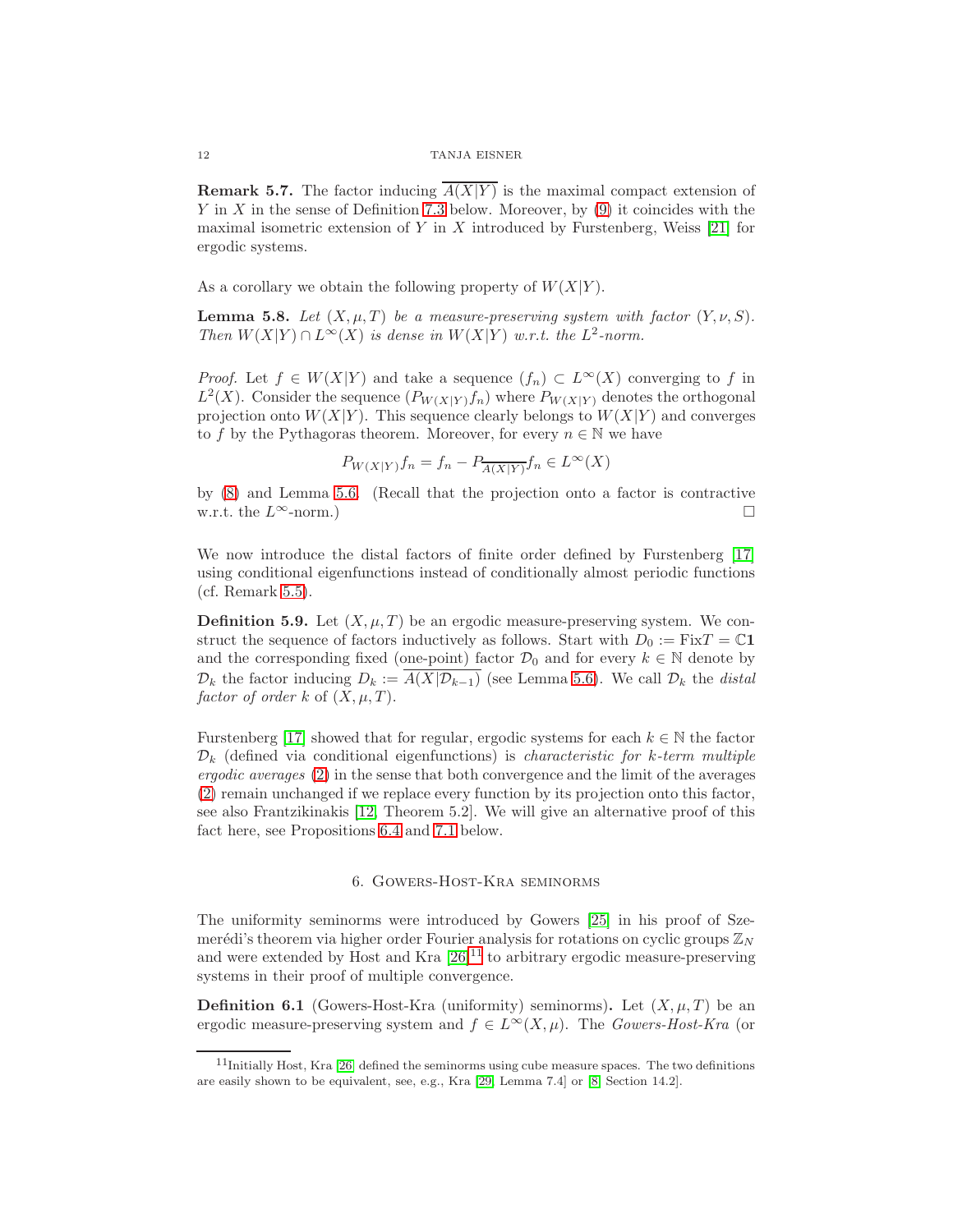uniformity) seminorms are defined inductively by

$$
(16) \t\t\t ||f||_{U_1} := \left| \int_X f d\mu \right|,
$$

(17) 
$$
||f||_{U_{l+1}}^{2^{l+1}} := \limsup_{N \to \infty} \frac{1}{N} \sum_{n=1}^{N} ||T^n f \cdot \overline{f}||_{U_l}^{2^l}, \quad l \in \mathbb{N}.
$$

<span id="page-12-2"></span>Remark 6.2 (Second uniformity seminorm). For an ergodic measure-preserving system  $(X, \mu, T)$  the second uniformity seminorm satisfies

$$
||f||_{U_2}^4 = \limsup_{N \to \infty} \frac{1}{N} \sum_{n=1}^N |\langle T^n f, f \rangle|^2.
$$

In particular,  $f \in L^{\infty}(X)$  is weakly mixing if and only if  $||f||_{U^2} = 0$ .

It is easy to see that the Gowers-Host-Kra seminorms are increasing and satisfy

(18) 
$$
\|\cdot\|_{U^k} \le \|\cdot\|_{L^\infty(X)} \quad \forall k \in \mathbb{N}.
$$

We need the following stronger property of these seminorms, see, e.g., [\[10,](#page-15-15) Equation] (12)].

<span id="page-12-4"></span>**Lemma 6.3.** Let  $(X, \mu, T)$  be an ergodic measure-preserving system and  $k \in \mathbb{N}$ . Then for  $p_k := \frac{2^k}{k+1}$  one has  $||f||_{U^k} \le ||f||_{L^{p_k}(X)}$  for every  $f \in L^{\infty}(X)$ .

Let  $(X, \mu, T)$  be an ergodic measure-preserving system. Consider for every  $k \in \mathbb{N}_0$ the orthogonal decomposition

<span id="page-12-1"></span>(19) 
$$
L^{2}(X) = Z_{k} \oplus \overline{\{f \in L^{\infty}(X) : ||f||_{U^{k+1}} = 0\}}
$$

known as the *Host-Kra decomposition* of order k, where  $Z_k$  is at first defined as the orthogonal complement of the second part. In particular, we have  $Z_0 = \mathbb{C}1 = \text{Fix}T$ by ergodicity and the decomposition [\(19\)](#page-12-1) for  $k = 0$  coincides with the von Neumann decomposition [\(6\)](#page-5-1). Moreover, for  $k = 1$  [\(19\)](#page-12-1) coincides with the Jacobs-de Leeuw-Glicksberg decomposition [\(7\)](#page-5-2) by Remark [6.2](#page-12-2) and Lemma [5.8.](#page-11-1)

The following property shows the relevance of the uniformity seminorms for multiple convergence and recurrence. It is an easy consequence of the definition of the Gowers-Host-Kra seminorms and the van der Corput inequality, see, e.g., [\[8,](#page-15-12) Section 14.1].

<span id="page-12-0"></span>**Proposition 6.4** (Generalized von Neumann theorem). Let  $(X, \mu, T)$  be an ergodic measure-preserving system,  $k \in \mathbb{N}$  and  $f_1, \ldots, f_k \in L^{\infty}(X)$ . Then

(20) 
$$
\lim_{N \to \infty} \left\| \frac{1}{N} \sum_{n=1}^{N} T^n f_1 \cdot T^{2n} f_2 \cdots T^{kn} f_k \right\|_2 \leq \min_{j=1,...,k} j \|f_j\|_{U^k}.
$$

In particular,  $Z_{k-1}$  is characteristic for multiple ergodic averages of order k, i.e.,

<span id="page-12-3"></span>
$$
(21) \quad \lim_{N \to \infty} \left\| \frac{1}{N} \sum_{n=1}^{N} T^n f_1 \cdots T^{kn} f_k - \frac{1}{N} \sum_{n=1}^{N} T^n P_{Z_{k-1}} f_1 \cdots T^{kn} P_{Z_{k-1}} f_k \right\|_{L^2(X)} = 0
$$

holds for all  $f_1, \ldots, f_k \in L^{\infty}(X)$ , where  $P_{Z_{k-1}}$  denotes the orthogonal projection onto  $Z_{k-1}$ .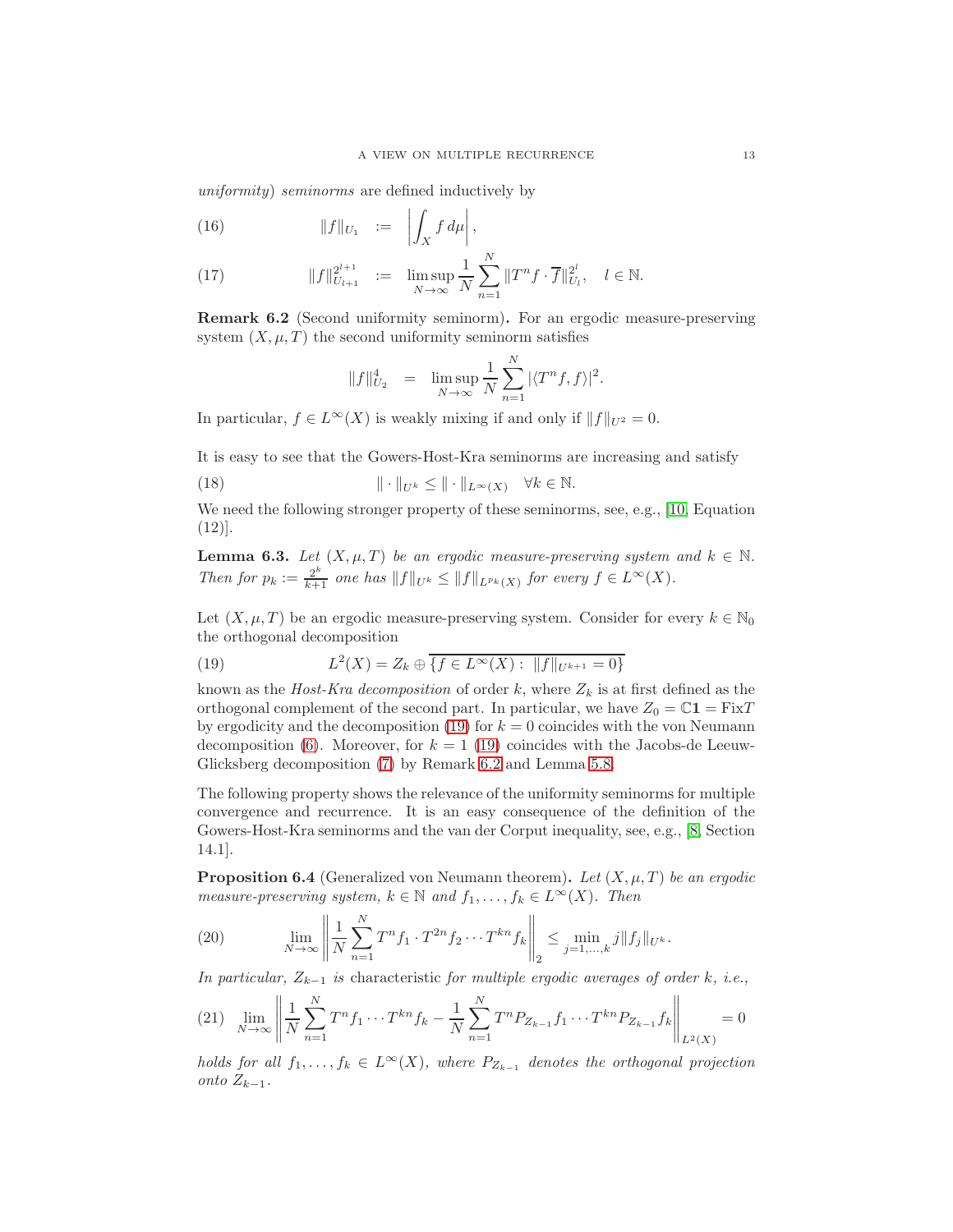So the multiple averages [\(2\)](#page-2-1) converge in  $L^2$  to zero whenever at least one of the functions  $f_j$  satisfies  $||f_j||_{U^k} = 0$ . In order to use linearity and assume without loss of generality that  $L^2(X) = Z_{k-1}$  one needs that the orthogonal projection onto  $Z_{k-1}$  preserves boundedness and positivity of functions. This is assured by the following property of  $Z_{k-1}$  which can be shown via constructing the factors using cube measure spaces, see Host, Kra [\[26\]](#page-16-13), [\[27,](#page-16-15) Chapter 9] and, e.g., [\[8,](#page-15-12) Section 14.4].

<span id="page-13-3"></span>**Proposition 6.5.** For every  $k \in \mathbb{N}_0$  the subspace  $Z_k$  is induced by a factor  $\mathcal{Z}_k$ , called the Host-Kra-Ziegler factor of order k.

In particular,  $\mathcal{Z}_0$  is the one-point factor and  $\mathcal{Z}_1$  is the Kronecker factor.

The Host-Kra-Ziegler factors were introduced by Host and Kra [\[26\]](#page-16-13) and subsequently independently by Ziegler [\[40\]](#page-16-16) (see Leibman [\[30\]](#page-16-27) for the equality of the two constructions) in their proofs for multiple convergence. We do not need any further property of the factors  $\mathcal{Z}_k$  other than being factors. We refer to Host, Kra [\[26,](#page-16-13) [27\]](#page-16-15) for a detailed analysis of these factors and the deep structure theorem which states that for ergodic regular systems each  $\mathcal{Z}_k$  is an inverse limit of nilsystems of step k.

Remark 6.6 (Multiple recurrence for weakly mixing systems). For weakly mixing systems<sup>[12](#page-13-1)</sup> one easily shows using Remark  $6.2$  and induction that all Gowers-Host-Kra seminorms are equal to the first seminorm (see, e.g., Kra [\[29,](#page-16-21) Section 7.3]). Thus in this case  $Z_k = \mathbb{C}1$  holds for every  $k \in \mathbb{N}$  and both multiple convergence and multiple recurrence follow from [\(21\)](#page-12-3) with

$$
\lim_{N \to \infty} \frac{1}{N} \sum_{n=1}^{N} \int_{X} f_0 \cdot T^n f_1 \cdot T^{2n} f_2 \cdots T^{kn} f_k d\mu = \prod_{j=0}^{k} \int_{X} f_j d\mu
$$

recovering a result of Furstenberg [\[17,](#page-16-1) Equation (1)].

# 7. Host-Kra-Ziegler factors versus distal factors and end of the proof

We now connect the Host-Kra-Ziegler factors to distal factors of the corresponding order using the conditional Jacobs-de Leeuw-Glicksberg decomposition (Theorem [5.4\)](#page-8-6) and Lemma [6.3.](#page-12-4)

<span id="page-13-0"></span>Proposition 7.1 (Distal factors are extensions of Host-Kra-Ziegler factors). Let  $(X, \mu, T)$  be an ergodic measure-preserving system. Then  $Z_k \subset D_k$  for every  $k \in \mathbb{N}$ .

*Proof.* Let  $k \in \mathbb{N}_0$ . By the orthogonal decomposition

(22) 
$$
L^2(X) = D_{k+1} \oplus W(X | \mathcal{D}_k)
$$

from the conditional Jacobs-de Leeuw-Glicksberg Theorem [5.4](#page-8-6) and the Host-Kra decomposition [\(19\)](#page-12-1) for  $k + 1$  we need to show

<span id="page-13-2"></span>
$$
W(X|\mathcal{D}_k) \subset \overline{\{f \in L^\infty(X) : ||f||_{U^{k+2}} = 0\}}.
$$

<span id="page-13-1"></span><sup>&</sup>lt;sup>12</sup>A measure-preserving system  $(X, \mu, \varphi)$  is called *weakly mixing* if  $\lim_{N\to\infty} \frac{1}{N} \sum_{n=1}^{N} |\mu(A \cap B)|$  $\varphi^{-n}B - \mu(A)\mu(B) = 0$  for every measurable  $A, B \subset X$ . This is equivalent to the orthogonal decomposition  $L^2(X) = \mathbb{C}1 \oplus \{\text{weakly mixing functions}\}.$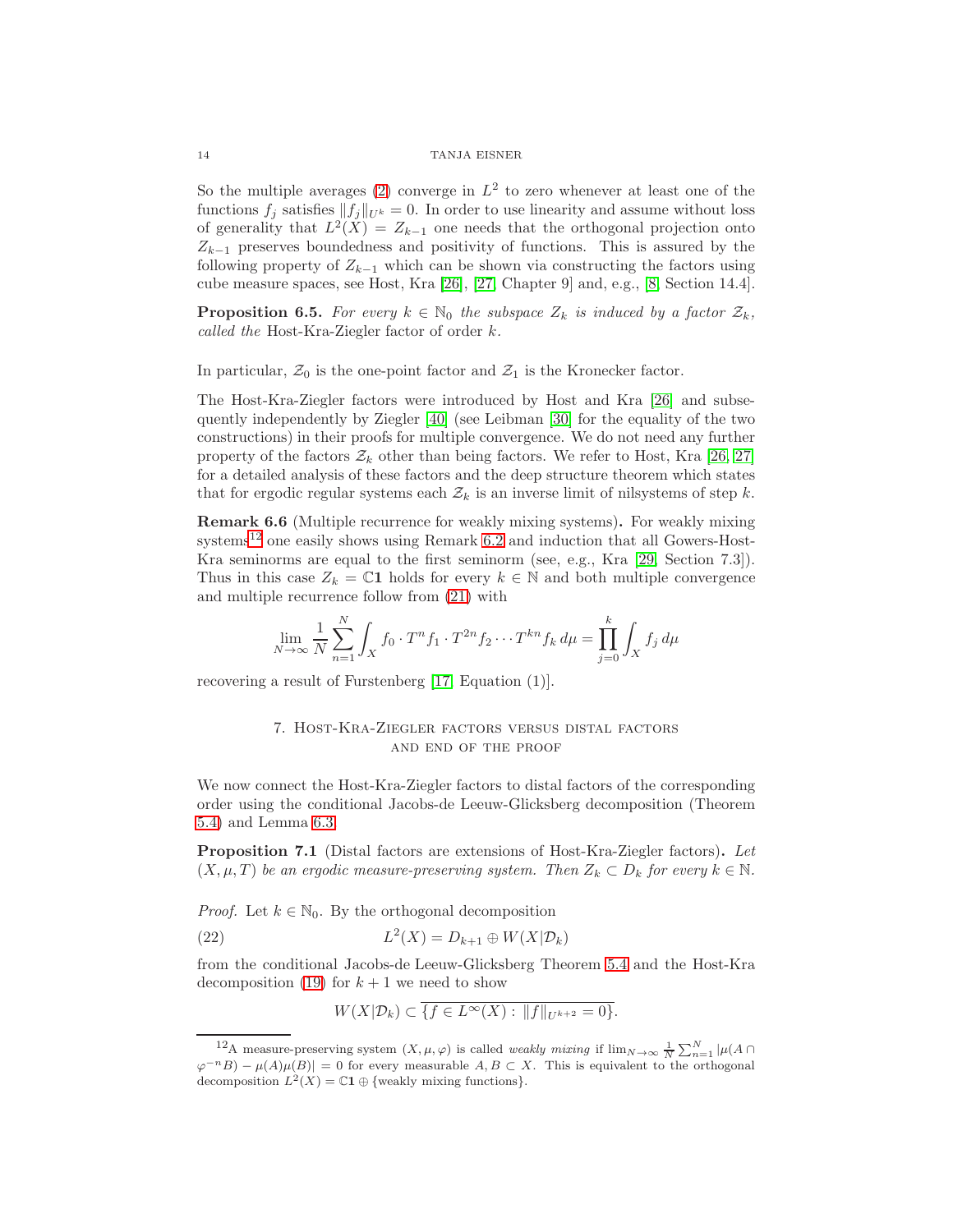By Lemma [5.8](#page-11-1) it suffices to show

<span id="page-14-1"></span>(23) 
$$
||f||_{U^{k+2}} = 0 \text{ for every } f \in W(X|\mathcal{D}_k) \cap L^{\infty}(X).
$$

We show [\(23\)](#page-14-1) for every  $k \in \mathbb{N}_0$  by induction on k. For  $k = 0$  let  $f \in W(X|\mathcal{D}_0) \cap$  $L^{\infty}(X)$ , where  $\mathcal{D}_0$  is the one-point factor. Then f is weakly mixing by Remark 5.2(f) and hence  $||f||_{U^2} = 0$  by Remark [6.2.](#page-12-2) Assume now that  $k \in \mathbb{N}$  and that [\(23\)](#page-14-1) holds for  $k-1$ . Let  $f \in W(X|\mathcal{D}_k)$  be bounded and assume without loss of generality  $||f||_{\infty}$  ≤ 1. Take  $n \in \mathbb{N}$ . By the triangle inequality and the decomposition [\(22\)](#page-13-2) for  $k-1$ 

<span id="page-14-2"></span>(24) 
$$
\|T^n f \cdot \overline{f}\|_{U^{k+1}} \le \|P_{D_k}(T^n f \cdot \overline{f})\|_{U^{k+1}} + \|P_{W(X|\mathcal{D}_{k-1})}(T^n f \cdot \overline{f})\|_{U^{k+1}}
$$

for the orthogonal projections  $P_{D_k}$  and  $P_{W(X|D_{k-1})}$  onto the factor  $D_k$  and the subspace  $W(X|\mathcal{D}_{k-1})$ , respectively. (Recall that the first projection and hence also the second, complementary, projection maps bounded functions to bounded functions.) The last summand in [\(24\)](#page-14-2) equals zero by the induction hypothesis. Moreover, recall that  $P_{D_k} = JE_{\mathcal{D}_k}$  for the corresponding Markov factor map J and that both J and  $E_{\mathcal{D}_k}$  act as contractions w.r.t. the  $L^p$ -norm for every  $p \in [1,\infty]$ . So we have by [\(24\)](#page-14-2), Lemma [6.3](#page-12-4) and  $||f||_{\infty} \leq 1$  denoting  $p_{k+1} := \frac{2^{k+1}}{k+2}$  $k+2$ 

$$
||T^n f \cdot \overline{f}||_{U^{k+1}} \le ||P_{D_k}(T^n f \cdot \overline{f})||_{U^{k+1}} \le ||P_{D_k}(T^n f \cdot \overline{f})||_{L^{p_{k+1}}(X)}
$$
  

$$
\le ||E_{\mathcal{D}_k}(T^n f \cdot \overline{f})||_{L^{p_{k+1}}(Y)} \le ||E_{\mathcal{D}_k}(T^n f \cdot \overline{f})||_{L^1(Y)}^{1/p_{k+1}}.
$$

Since  $f \in W(X|\mathcal{D}_k)$ , by Remark 5.2(e) there exists a set  $J \subset \mathbb{N}$  with density 1 such that the right hand side above converges to zero along this set. So by the Koopman-von Neumann lemma, see, e.g., [\[9,](#page-15-10) Lemma 9.16],

$$
||f||_{U^{k+2}}^{2^{k+2}} = \limsup_{N \to \infty} \frac{1}{N} \sum_{n=1}^{N} ||T^n f \cdot \overline{f}||_{U^{k+1}}^{2^{k+1}} = 0.
$$

This proves [\(23\)](#page-14-1) and completes the proof.  $\Box$ 

Remark 7.2. As mentioned in the introduction, as a corollary of Proposition [6.4](#page-12-0) and Proposition [7.1](#page-13-0) we obtain an alternative proof of the fact proved by Furstenberg [\[17\]](#page-16-1), see also Frantzikinakis [\[12,](#page-15-14) Theorem 5.2], that the distal factor  $\mathcal{D}_{k-1}$  of order  $k-1$  is characteristic for k-term multiple recurrence.

We now define compact extensions, cf. Furstenberg, Katznelson [\[19,](#page-16-2) Def. 3.1] and Furstenberg, Katznelson, Ornstein [\[20,](#page-16-18) Section 9].

<span id="page-14-0"></span>**Definition 7.3.** A measure-preserving system  $(X, \mu, T)$  is called a *compact exten*-sion<sup>[13](#page-14-3)</sup> of its factor  $(Y, \nu, S)$  if  $\overline{A(X|Y)} = L^2(X)$ .

In particular, for an ergodic measure-preserving system  $(X, \mu, T)$  and every  $k \in \mathbb{N}_0$ the distal factor  $\mathcal{D}_{k+1}$  is by definition a compact extension of  $\mathcal{D}_k$ , namely the maximal compact extension of  $\mathcal{D}_k$  in  $(X, \mu, T)$ .

<span id="page-14-3"></span><sup>&</sup>lt;sup>13</sup>Tao [\[34,](#page-16-12) Def. 2.13.7] calls an extension  $(X, \mu, T)$  of  $(Y, \nu, S)$  compact if every function  $f \in$  $L^2(X|Y)$  is conditionally almost periodic in measure, cf. Furstenberg, Katznelson [\[19,](#page-16-2) Section 2], Furstenberg [\[18,](#page-16-20) Section 6.3]. By Remark [5.3](#page-7-1) the two definitions are equivalent.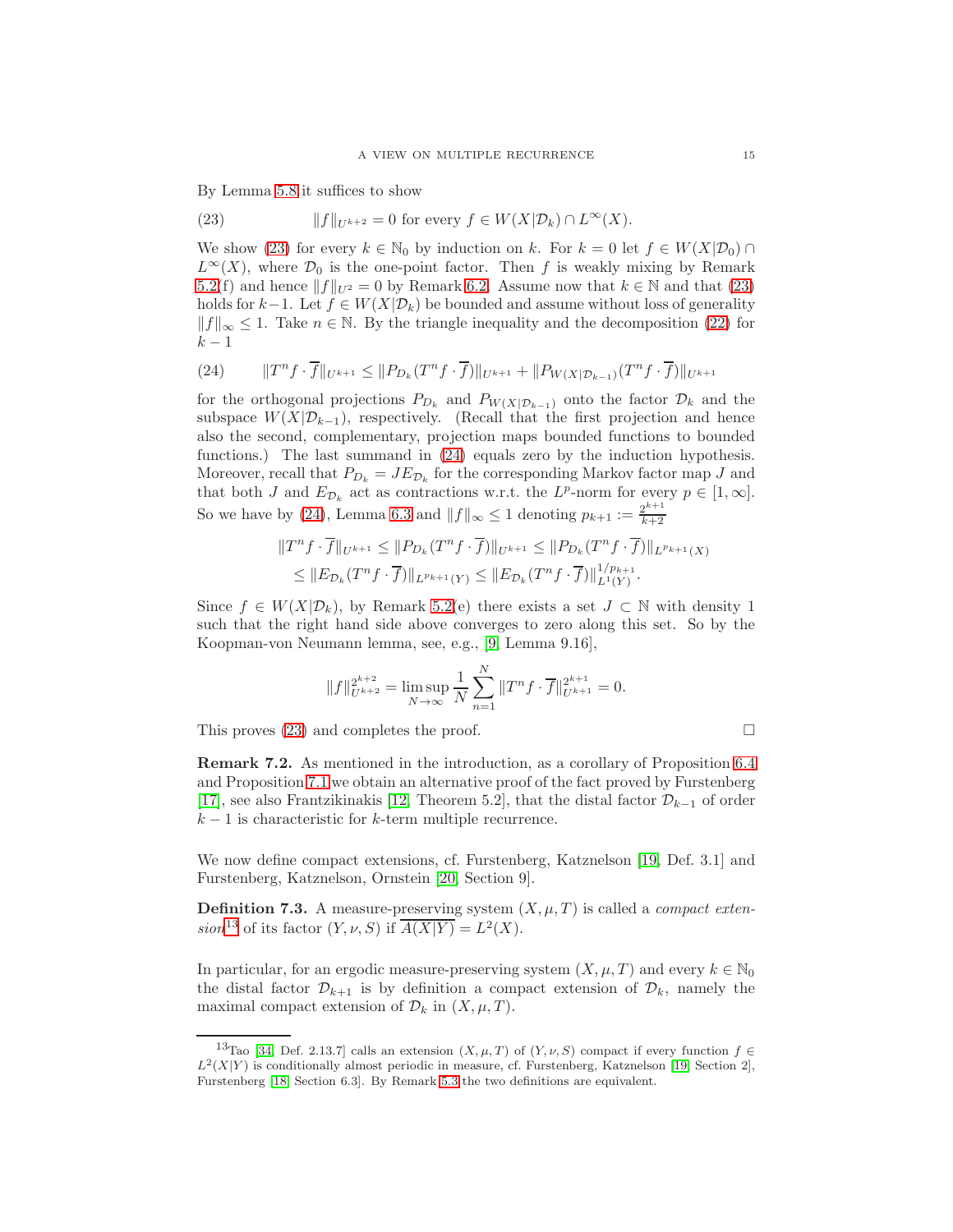The last ingredient of the proof of Theorem [2.5](#page-3-5) is the following property of compact extensions, see Tao [\[34,](#page-16-12) Theorem 2.13.11] combined with Remark [5.3,](#page-7-1) cf. Furstenberg, Katznelson [\[19,](#page-16-2) Prop. 3.5], Furstenberg, Katznelson, Ornstein [\[20,](#page-16-18) Thm. 9.1] and Einsiedler, Ward [\[7,](#page-15-11) Section 7.9].

<span id="page-15-9"></span>**Proposition 7.4** (Compact extensions preserve MR). Let  $(X, \mu, T)$  be a compact extension of  $(Y, \nu, S)$ . If  $(Y, \nu, S)$  satisfies MR then so does  $(X, \mu, T)$ .

*Proof of multiple recurrence for ergodic systems (Theorem [2.5\)](#page-3-5).* Let  $(X, \mu, T)$  be an ergodic measure-preserving system and  $k \in \mathbb{N}$ . To show that  $(X, \mu, T)$  satisfies  $MR_k$ , by the Host-Kra decomposition [\(19\)](#page-12-1) and the generalized von Neumann theo-rem (Proposition [6.4\)](#page-12-0) we can assume without loss of generality that  $L^2(X) = Z_{k-1}$ . (Note that if f is bounded with  $f > 0$ , then so is  $P_{Z_{k-1}} f$  by Proposition [6.5](#page-13-3) and [\(5\)](#page-4-0).) Then we also have  $L^2(X) = D_{k-1}$  by Proposition [7.1.](#page-13-0) So we have the chain of factors

$$
X = \mathcal{D}_{k-1} \to \mathcal{D}_{k-2} \to \ldots \to \mathcal{D}_1 \to \mathcal{D}_0 = \{\cdot\}
$$

where  $\{\cdot\}$  denotes the one-point factor, and every factor in this chain is a compact extension of the next one by definition. Finally, the one-point factor clearly satisfies MR. Thus every  $\mathcal{D}_i$ , and hence also  $X = \mathcal{D}_{k-1}$ , satisfies MR by Proposition [7.4.](#page-15-9) The proof is complete.  $\Box$ 

#### **REFERENCES**

- <span id="page-15-0"></span>[1] V. Bergelson, A. Leibman, Polynomial extensions of van der Waerden's and Szemerédi's theorems, J. Amer. Math. Soc. 9 (1996), 725–753.
- <span id="page-15-5"></span>[2] V. Bergelson, A. Leibman, E. Lesigne, *Intersective polynomials and the polynomial Szemerédi* theorem, Adv. Math. 219 (2008), 369–388.
- <span id="page-15-3"></span>[3] V. Bergelson, R. McCutcheon, An ergodic IP polynomial Szemerédi theorem, Mem. Am. Math. Soc. 146 (695) (2000), viii+106.
- <span id="page-15-8"></span>[4] V. Bergelson, J. Moreira, F. K. Richter, Single and multiple recurrence along non-polynomial sequences, Adv. Math. **368** (2020), 107146, 69 pp.
- <span id="page-15-1"></span>[5] B. Cook, Á. Magyar, T. Titichetrakun, A multidimensional Szemerédi theorem in the primes via combinatorics, Ann. Comb. 22 (2018), 711-768.
- <span id="page-15-13"></span>[6] N. Edeko, M. Haase, H. Kreidler, A decomposition theorem for unitary group representations on Kaplansky-Hilbert modules and the Furstenberg-Zimmer structure theorem, preprint, 2021, available at https://arxiv.org/abs/2104.04865.
- <span id="page-15-11"></span>[7] M. Einsiedler, T. Ward, Ergodic Theory with a View Towards Number Theory. Graduate Texts in Mathematics, 259. Springer-Verlag London, Ltd., London, 2011.
- <span id="page-15-12"></span><span id="page-15-10"></span>[8] T. Eisner, B. Farkas, Ergodic Theorems. Book manuscript, submitted.
- [9] T. Eisner, B. Farkas, M. Haase, R. Nagel, Operator Theoretic Aspects of Ergodic Theory. Graduate Texts in Mathematics, vol. 272, Springer, Cham, 2015.
- <span id="page-15-15"></span>[10] T. Eisner, T. Tao, Large values of the Gowers-Host-Kra seminorms, J. Anal. Math. 117 (2012), 133–186.
- <span id="page-15-2"></span> $[11]$  J. Fox, Y. Zhao, A short proof of the multidimensional Szemerédi theorem in the primes, Amer. J. Math. 137 (2015), 1139–1145.
- <span id="page-15-14"></span>[12] N. Frantzikinakis, The structure of strongly stationary systems, J. Anal. Math. 93 (2004), 359–388.
- <span id="page-15-7"></span>[13] N. Frantzikinakis, A multidimensional Szemerédi theorem for Hardy sequences of different growth, Trans. Am. Math. Soc. 367 (8) (2015), 5653–5692.
- <span id="page-15-4"></span>[14] N. Frantzikinakis, B. Host, B. Kra, Multiple recurrence and convergence for sequences related to the prime numbers, J. Reine Angew. Math.  $611$   $(2007)$ ,  $131-144$ .
- <span id="page-15-6"></span>[15] N. Frantzikinakis, B. Host, B. Kra, The polynomial multidimensional Szemerédi theorem along shifted primes, Israel J. Math. 194 (2013), 331–348.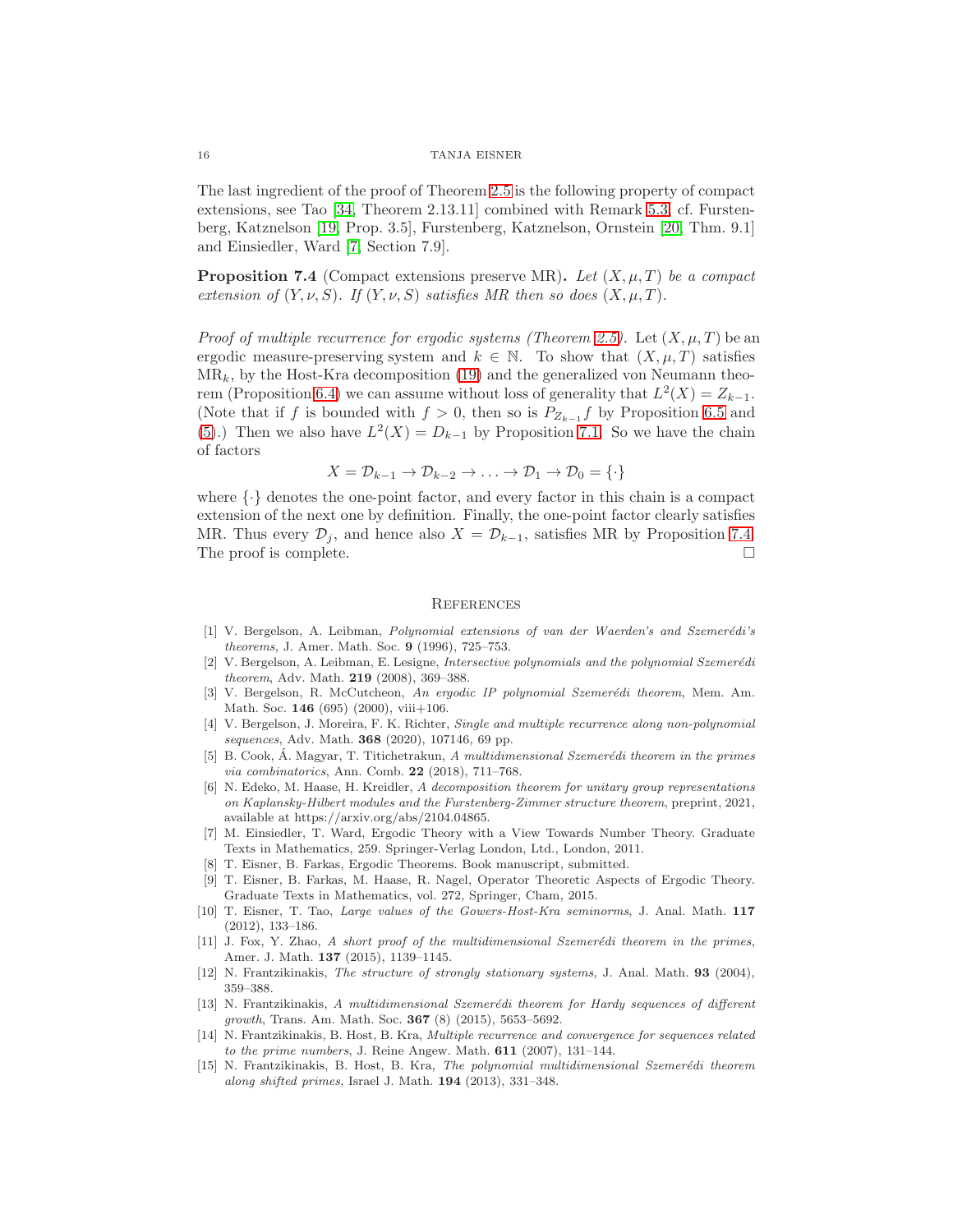- <span id="page-16-9"></span><span id="page-16-1"></span>[16] N. Frantzikinakis, M. Wierdl, A Hardy field extension of Szemerédi's theorem, Adv. Math. 222 (2009), 1–43.
- [17] H. Furstenberg, Ergodic behavior of diagonal measures and a theorem of Szemerédi on arithmetic progressions, J. Analyse Math.  $31$  (1977), 204–256.
- <span id="page-16-20"></span>[18] H. Furstenberg, Recurrence in Ergodic Theory and Combinatorial Number Theory. M. B. Porter Lectures. Princeton University Press, Princeton, N.J., 1981.
- <span id="page-16-2"></span>[19] H. Furstenberg, Y. Katznelson, An ergodic Szemerédi theorem for commuting transformations, J. Analyse Math. 34 (1978), 275–291 (1979).
- <span id="page-16-18"></span>[20] H. Furstenberg, Y. Katznelson, D. Ornstein, The ergodic theoretical proof of Szemerédi's theorem, Bull. Amer. Math. Soc. (N.S.) 7 (1982), 527-552.
- <span id="page-16-25"></span>[21] H. Furstenberg, B. Weiss, A mean ergodic theorem for  $(1/N)\sum_{n=1}^{N} f(T^n x)g(T^{n^2} x)$ , Convergence in ergodic theory and probability (Columbus, OH, 1993), 193–227, Ohio State Univ. Math. Res. Inst. Publ., 5, de Gruyter, Berlin, 1996.
- <span id="page-16-19"></span><span id="page-16-3"></span>[22] E. Glasner, Ergodic Theory via Joinings. Mathematical Surveys and Monographs, 101. American Mathematical Society, Providence, RI, 2003.
- [23] B. Green, T. Tao, The primes contain arbitrarily long arithmetic progressions Ann. of Math. (2) 167 (2008), 481–547.
- <span id="page-16-26"></span><span id="page-16-4"></span>[24] B. Green, T. Tao, Linear equations in primes, Ann. of Math. (2) 171 (2010), 1753–1850.
- <span id="page-16-13"></span>[25] W. T. Gowers, A new proof of Szemerédi's theorem, Geom. Funct. Anal.  $11$  (2001), 465–588. [26] B. Host, B. Kra, Nonconventional ergodic averages and nilmanifolds, Ann. of Math. (2) 161 (2005), 397–488.
- <span id="page-16-15"></span>[27] B. Host, B. Kra, Nilpotent Structures in Ergodic Theory. Mathematical Surveys and Monographs, 236. American Mathematical Society, Providence, RI, 2018.
- <span id="page-16-23"></span>[28] A. Jamneshan, An uncountable Furstenberg-Zimmer structure theory, preprint, 2021, available at https://arxiv.org/abs/2103.17167.
- <span id="page-16-21"></span>[29] B. Kra, Ergodic methods in additive combinatorics, Additive combinatorics, 103–143, CRM Proc. Lecture Notes, 43, Amer. Math. Soc., Providence, RI, 2007.
- <span id="page-16-27"></span>[30] A. Leibman, Host-Kra and Ziegler factors and convergence of multiple averages, Handbook of Dynamical Systems, vol. 1B, B. Hasselblatt and A. Katok, eds., Elsevier (2005), 841–853.
- <span id="page-16-11"></span>[31] J. Moreira, F. K. Richter, A spectral refinement of the Bergelson-Host-Kra decomposition and new multiple ergodic theorems, Ergodic Theory Dynam. Systems 39 (2019), 1042–1070.
- <span id="page-16-0"></span>[32] E. Szemerédi, On sets of integers containing no k elements in arithmetic progression. Acta Arith. 27 (1975), 199–245.
- <span id="page-16-14"></span>[33] T. Tao, A quantitative ergodic theory proof of Szemerédi's theorem, Electron. J. Combin. 13 (2006), no. 1, Research Paper 99, 49 pp.
- <span id="page-16-12"></span>[34] T. Tao, Poincaré's legacies, pages from year two of a mathematical blog. Part II. American Mathematical Society, Providence, RI, 2009.
- <span id="page-16-5"></span>[35] T. Tao, T. Ziegler, The primes contain arbitrarily long polynomial progressions, Acta Math. 201 (2008), 213–305.
- <span id="page-16-6"></span>[36] T. Tao, T. Ziegler, Erratum to "The primes contain arbitrarily long polynomial progressions", Acta Math. 210 (2013), 403–404.
- <span id="page-16-8"></span>[37] T. Tao, T. Ziegler, A multi-dimensional Szemerédi theorem for the primes via a correspondence principle, Israel J. Math. **207** (2015), 203-228.
- <span id="page-16-10"></span><span id="page-16-7"></span>[38] T. Tao, T. Ziegler, Polynomial patterns in the primes, Forum Math. Pi 6 (2018), e1, 60 pp.
- [39] T. D. Wooley, T. Ziegler, Multiple recurrence and convergence along the primes, Amer. J. Math. 134 (2012), 1705–1732.
- <span id="page-16-16"></span>[40] T. Ziegler, Universal characteristic factors and Furstenberg averages, J. Amer. Math. Soc. 20 (2007), 53–97.
- <span id="page-16-22"></span>[41] P. Zorin-Kranich, Compact extensions are isometric, unpublished note, 2011. Available at https://www.math.uni-bonn.de/∼pzorin/.
- <span id="page-16-17"></span>[42] P. Zorin-Kranich, Ergodic Theory, lecture notes, 2015/16. Available at https://www.math.uni-bonn.de/∼pzorin/.
- <span id="page-16-24"></span>[43] R. J. Zimmer, Ergodic actions with generalized discrete spectrum, Illinois J. Math. 20 (1976), 555–588.